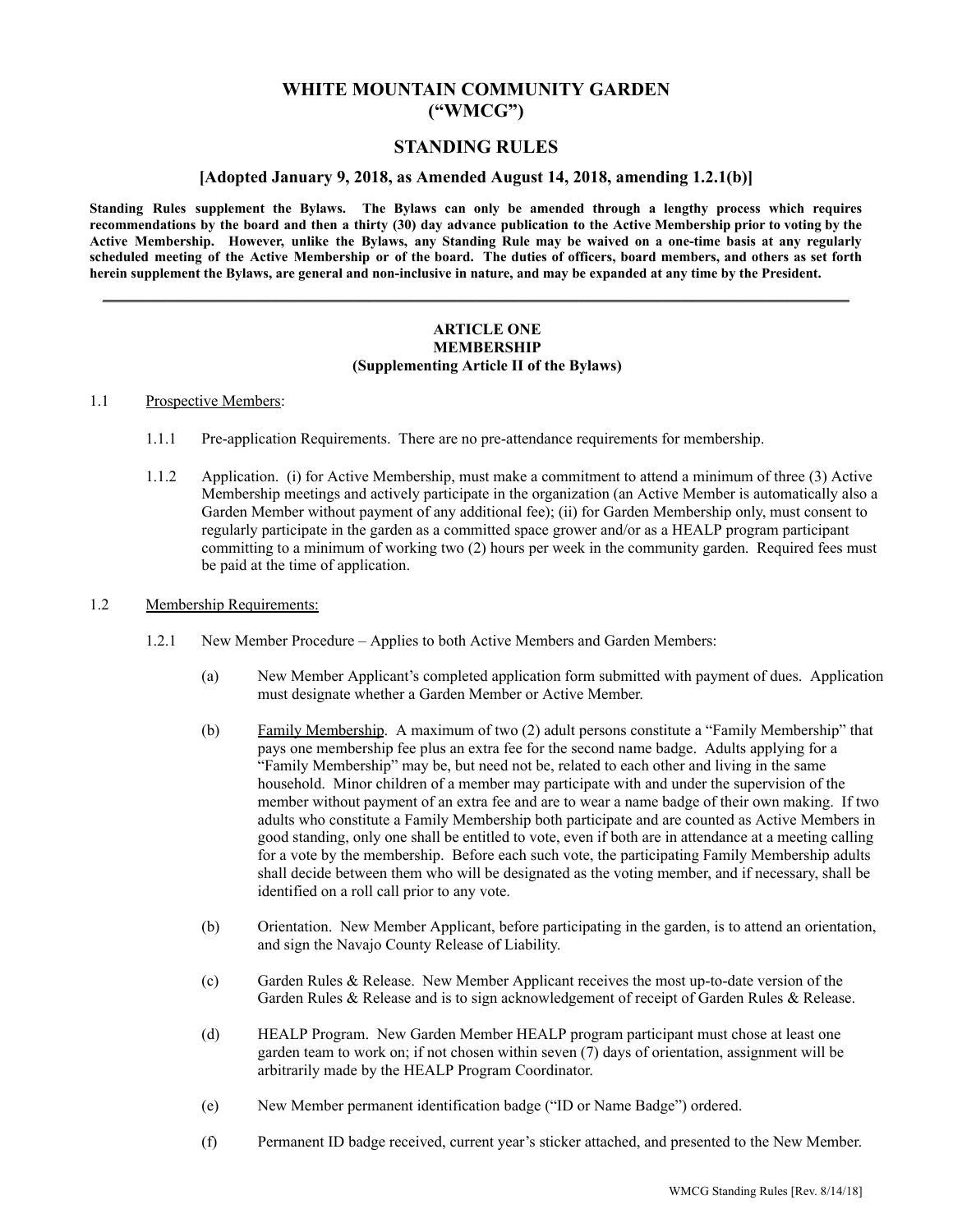## **WHITE MOUNTAIN COMMUNITY GARDEN ("WMCG") STANDING RULES (continued) Page 2 of \_\_\_\_\_ \_\_\_\_\_\_\_\_\_\_\_\_\_\_\_\_\_\_\_\_\_\_\_\_\_\_\_\_\_\_\_\_\_\_\_\_\_\_\_\_\_\_\_\_\_\_\_\_\_\_\_\_\_\_\_\_\_\_\_\_\_\_\_\_\_\_\_\_\_\_\_\_\_\_\_\_\_\_\_\_**

- 1.2.2 Dues and Fees: (Dues and Fees are determined by the Board periodically in order to meet the anticipated financial needs of WMCG)
	- (a) Membership Dues. Pursuant to Section 2.4 of Article II of the Bylaws, within thirty (30) days of the Board's setting the amount of dues payable, the members shall be notified of the amount and when due. Renewal dues may be prepaid no sooner than October 1<sup>st</sup>. Dues are due as of January 1 and considered delinquent by February 15 and will be strictly enforced. Delinquency means that such delinquent member will lose any rights he or she may have until such time as the dues have been paid.
	- (b) ID Badge Fees. The first ID badge is currently included in the membership dues. Any additional ID badges must be paid for before the ID badges will be ordered.
	- (c) Water System Fees. Fees are payable upon reservation being accepted for a raised bed or ground space by member space growers, with such fees being placed into the Water Systems Fund to help defray costs associated with the water systems, including but not limited to maintenance and repair of the water system lines and equipment. Such fees may be used for other purposes as may be determined by the Board to be necessary or beneficial to the space growers or to the Garden as a whole. See separate documentation required to be adhered to as promulgated by WMCG as part of its policies and procedures, including but not limited to any Dues & Fees Schedules and Watering Rules & Schedules.

### 1.2.3 Attendance and Participation:

- (a) Active Members minimum attendance requirements. Active Members must attend the annual election meeting held in September of each year. A yearly attendance requirement of at least three (3) WMCG meetings is also required; however, such requirement may be excepted (waived) on a case-by-case basis for extenuating circumstances by a majority vote of the Board. This includes monthly Active Membership meetings and monthly Board meetings. Other WMCG activities may or may not be considered depending upon the nature of the activity. Exceptions to this ruling for Active Members (sickness, hardship, etc.) must be addressed on a case-by-case basis with the Board prior to instituting the exception. This ruling does not apply to Garden Members or to Honorary, Supporting or Consulting Memberships.
- (b) Garden Members must attend at least one garden orientation and any meeting noticed by the Board or by the Garden Committee concerning participation in, and the care and maintenance of, the garden. Garden Members are invited to attend, but are not required to attend, the Active Member meetings.
- (c) All members are to wear ID badge (with current year's sticker attached) each time the member is at the garden and at any WMCG meetings or functions.
- (d) Each Active Member must chose at least one committee to work on; if not chosen within seven (7) days of orientation, assignment will be made by the Executive Committee. Only renewing members may be on the Audit or Nominating Committee. Participation in the Garden with one of the HEALP assigned teams or otherwise is in addition to participation on an Active Membership committee.
- (e) Every member is expected to work to help maintain the common areas of the Garden on a regular basis, whether or not such member is a Space Grower or a participant in the HEALP program, including but not limited to pathways, Memorial/Tribute Garden, cleaning tools, etc.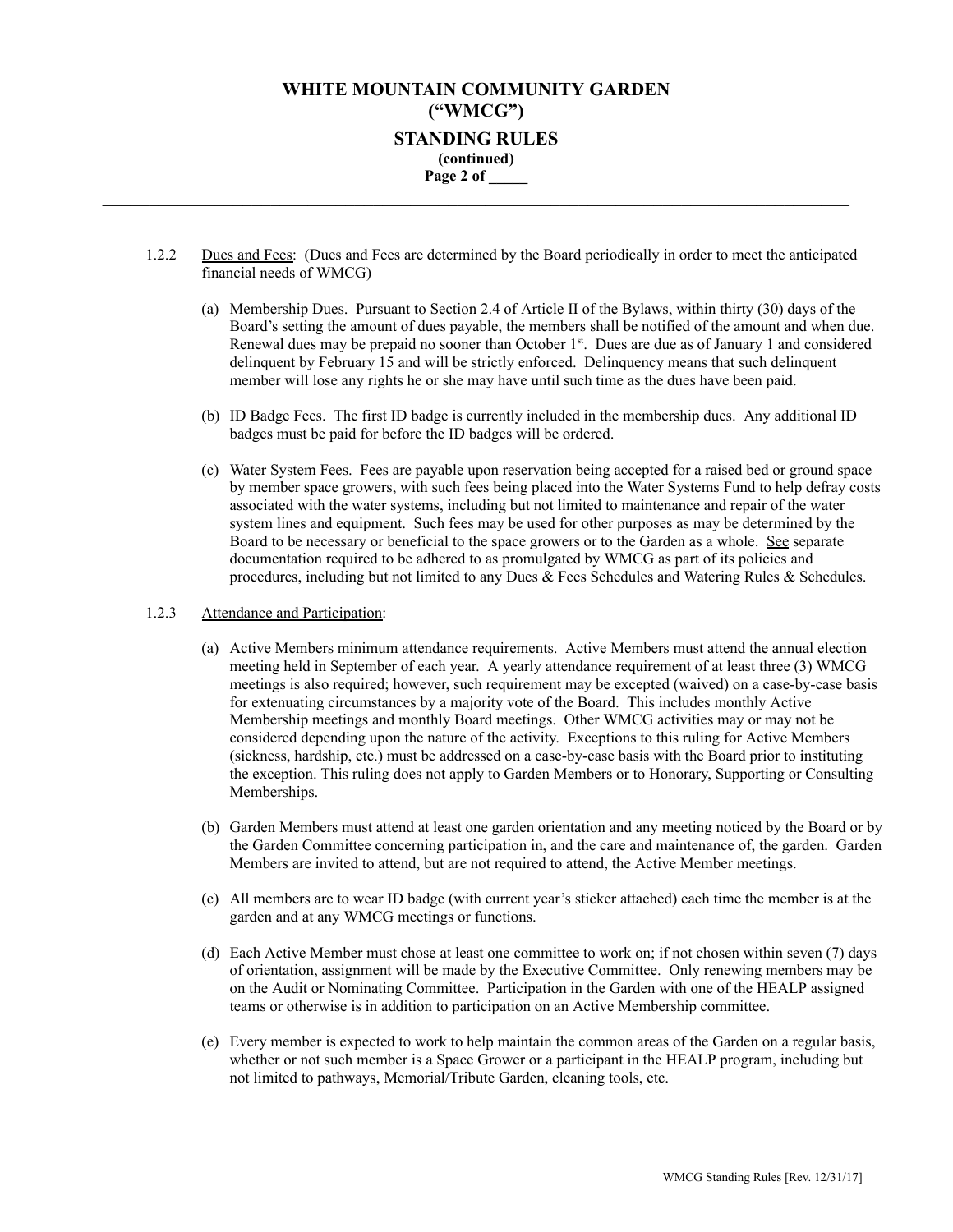## **WHITE MOUNTAIN COMMUNITY GARDEN ("WMCG") STANDING RULES (continued) Page 3 of \_\_\_\_\_ \_\_\_\_\_\_\_\_\_\_\_\_\_\_\_\_\_\_\_\_\_\_\_\_\_\_\_\_\_\_\_\_\_\_\_\_\_\_\_\_\_\_\_\_\_\_\_\_\_\_\_\_\_\_\_\_\_\_\_\_\_\_\_\_\_\_\_\_\_\_\_\_\_\_\_\_\_\_\_\_**

### 1.2.4 Policies and Procedures:

(a) All members are subject to and required to adhere to the various policies, rules and procedures set forth by the WMCG Board, as may be periodically amended, that together constitute the Policy and Procedures Manual of WMCG, and which include but is not limited to the following: (1) Bylaws; (2) Standing Rules; (3) Garden Rules & Release; (4) Garden Guidelines ("GG&R's"); (5) Watering Rules & Schedules; (6) Dues & Fees Schedules; and (7) any other schedules, rules, regulations and guidelines as may be promulgated by WMCG.

### 1.2.5 Renewal / Reinstatement:

- (a) Every year, each renewing member receives a current year's sticker that must be placed on the permanent ID badge.
- (b) Any member who is dropped for not complying with the attendance requirements then in effect for such member, can re-apply for membership.
- (c) Past members who voluntarily resign by reason of non-payment of dues, will be dropped from the membership roster but can re-apply for membership. Past members who re-apply for membership must again meet the membership requirements.

### 1.2.6 Member Disciplinary Proceedings:

(a) In the event that the conduct or attitude of any member, at any time, may be considered detrimental to the welfare of WMCG, a written statement containing details of the charges may be submitted to any member of the Board by any Member or Members. The Board shall consider the charges and (a) shall determine that the charges warrant no action by the Board, or (b) shall, after consulting with the charged Member, recommend that the charged Member be censured or expelled from membership. In the latter instance, the Board shall make its recommendation to the Active Membership at a regular or special meeting, but only after written notice of the recommendation shall have been given to the Membership. A two-thirds majority of the members present at such a meeting must approve the Board recommendation in order for the recommendation to become effective.

### 1.3 Membership Privileges:

- 1.3.1 Participation:
	- (a) Only members are permitted to participate in the Garden and utilize WMCG equipment.
	- (b) Guests of a member may use equipment under the direct supervision and responsibility of that member.
	- (c) Individual growers are responsible for their own supplies and amendments.
- 1.3.2 Garden News:
	- (a) Garden news will be disseminated to members through email, Facebook, the WMCG website (wmcgarden.org), and posted regularly at the garden. It is each member's responsibility to check the news postings and abide by any notices posted.
- 1.3.3 Mentors*:*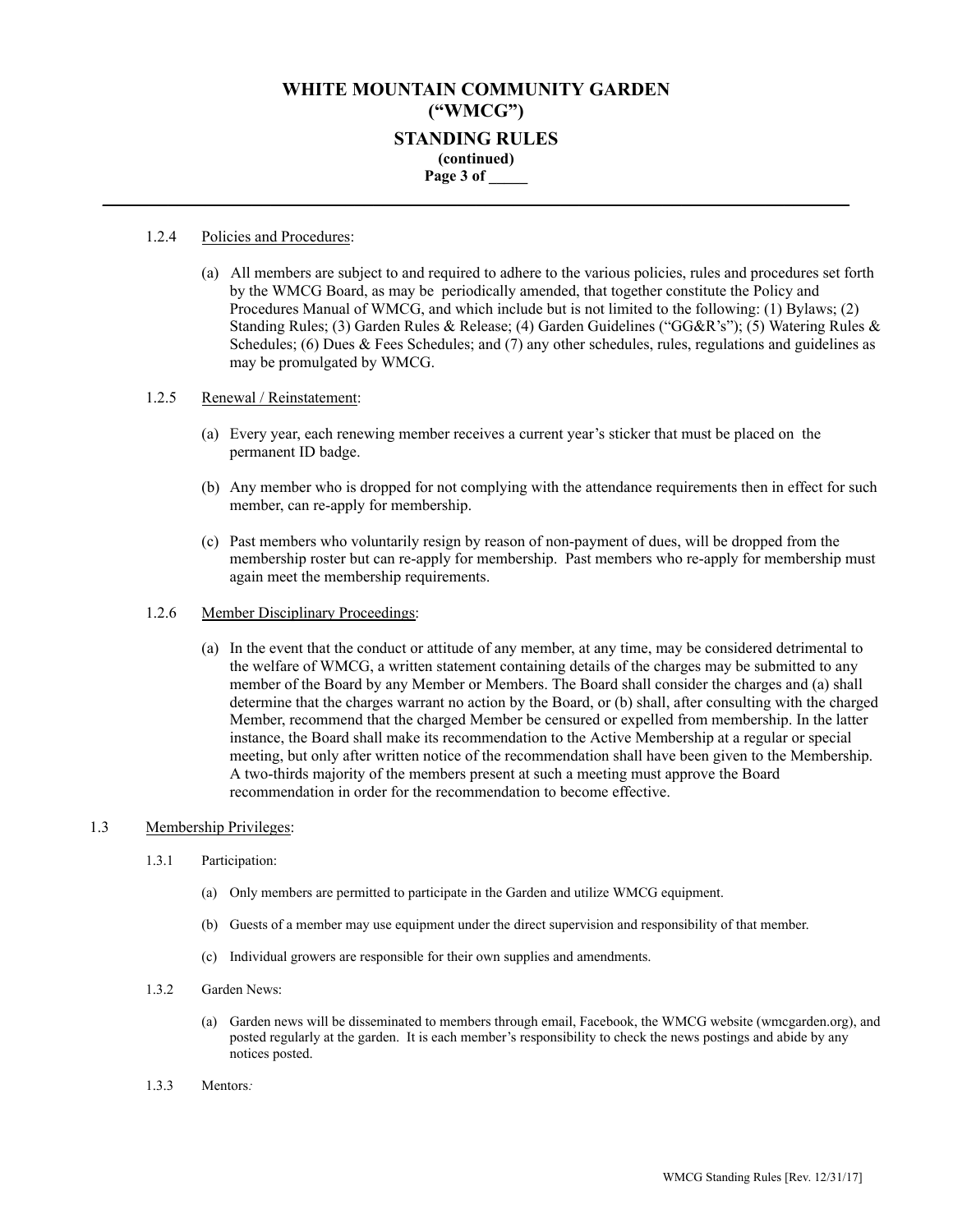## **WHITE MOUNTAIN COMMUNITY GARDEN ("WMCG") STANDING RULES (continued) Page 4 of \_\_\_\_\_ \_\_\_\_\_\_\_\_\_\_\_\_\_\_\_\_\_\_\_\_\_\_\_\_\_\_\_\_\_\_\_\_\_\_\_\_\_\_\_\_\_\_\_\_\_\_\_\_\_\_\_\_\_\_\_\_\_\_\_\_\_\_\_\_\_\_\_\_\_\_\_\_\_\_\_\_\_\_\_\_**

- (a) Active Members who are certified Master Gardeners, or who are experienced gardeners, shall, in conjunction with the Garden Committee, act as mentors to any and all Garden Members who seek guidance and support in learning acceptable growing techniques.
- (b) Mentoring hours should be tracked by each mentor, and upon presentation, WMCG will certify the hours for a certified Master Gardener to use toward his or her required education and volunteer service hours to maintain certification.
- 1.3.4 Name ID Badge:
	- (a) Only members in good standing should wear their name badge, both in the garden and at all WMCG meetings and activities.
	- (d) Only a member in good standing who has lost his or her name badge can order a replacement name badge, and pay the cost therefor to the person in charge of name badges or to the Treasurer.
- 1.3.5 WMCG Facilities, Equipment and Supplies: Inventory location and maintenance will be set forth in a separate document.
- 1.3.6 Tribute Memorial Garden:
	- (a) Recognition of Deceased Member: If a member in good standing passes away, the WMCG Board may choose to purchase a name plate from High Country Awards to be attached to the tribute plaque located in the memorial garden area. Such a purchase would be in lieu of purchasing flowers in memory of the deceased; however, a perennial planting or a seating area approved by the Board and the Memorial Garden Coordinator may also be added to the Memorial Garden in such deceased member's honor.
	- (b) Recognition of Living Member: A living member may also have his or her name plate attached to the tribute plaque located in the memorial garden area if such member has made significant contributions to WMCG. As name plate spaces are limited, priority for such name plate will be considered by the Board in the following order: (1) Past and current board members; (2) Other members in good standing.
- 1.3.7 Growing Facilities and Programs and confidentiality of membership information (See 1.4 through 1.6 below)

### 1.4 Space Growers Area:

- 1.4.1 Renewals.
	- (a) There is no grandfathering of any space in the Garden for anyone.
	- (b) All spaces are subject to the same requirements except that persons with disabilities and disabled veterans will have priority.
	- (c) A renewing member who wants the same space for the next year must submit, no sooner than October 1<sup>st</sup>, a written request to the space coordinator to reserve the identified space requested and pay for next year's membership dues along with any and all fees determined by the Board at its September meeting to be assessed for the subject space for the next year. Acceptance of the reservation is subject to Board approval.
	- (d) Pursuant to 1.2.2 above, dues, as well as any space fees, for each year become due January 1, and may be considered delinquent if not paid by February 15. Any renewal not paid by February 15 will have relinquished any space previously requested to be reserved.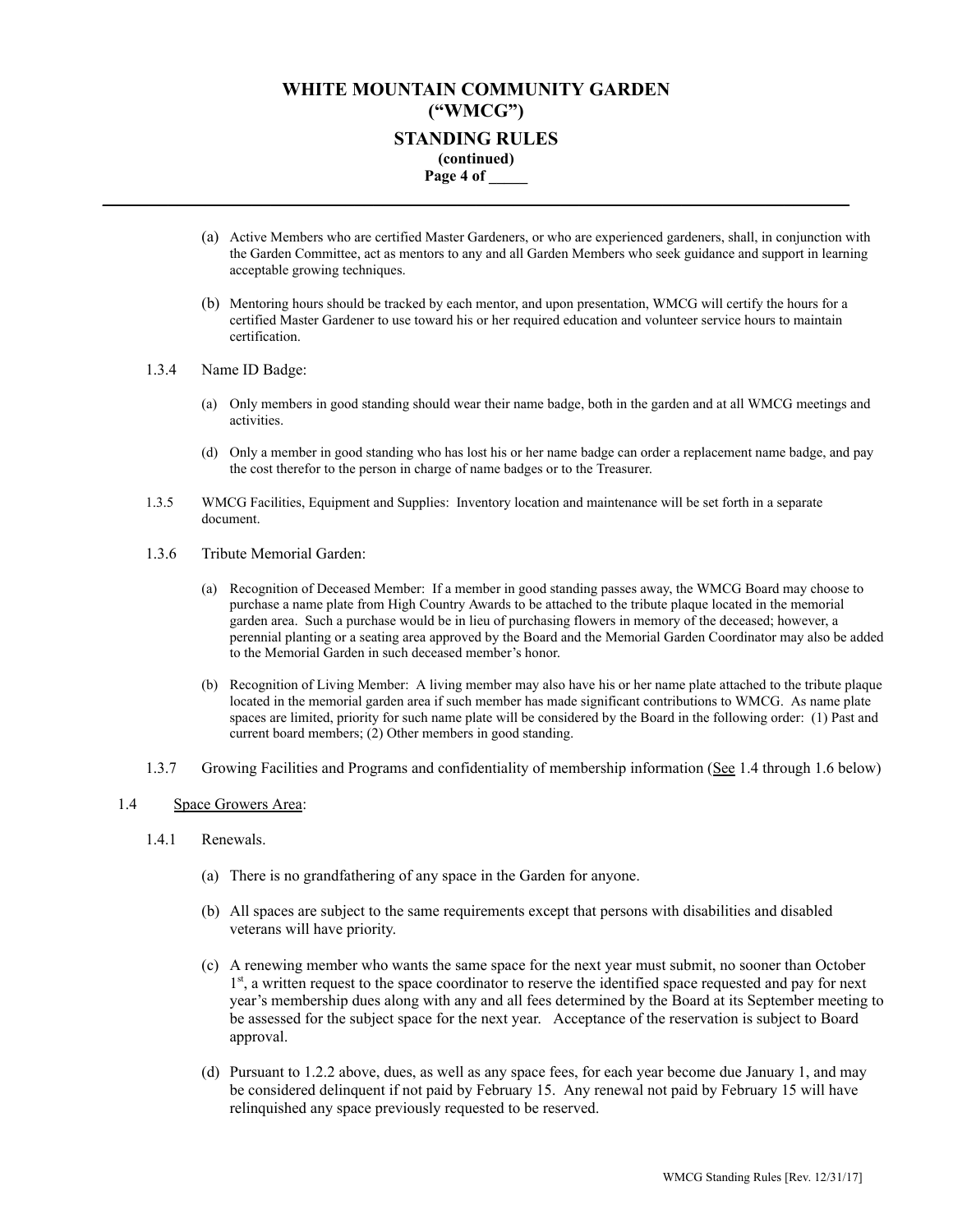## **WHITE MOUNTAIN COMMUNITY GARDEN ("WMCG") STANDING RULES (continued) Page 5 of \_\_\_\_\_ \_\_\_\_\_\_\_\_\_\_\_\_\_\_\_\_\_\_\_\_\_\_\_\_\_\_\_\_\_\_\_\_\_\_\_\_\_\_\_\_\_\_\_\_\_\_\_\_\_\_\_\_\_\_\_\_\_\_\_\_\_\_\_\_\_\_\_\_\_\_\_\_\_\_\_\_\_\_\_\_**

(e) It is the responsibility of the renewing member to be aware of and adhere to any and all deadlines and other requirements, which will be posted at the Garden.

#### 1.4.2 New growers.

- (a) New growers will be limited to one space initially.
- (b) Space, whether a raised bed or ground space will be assigned by the Space Coordinator on a first come, first served basis, with the exception that the Space Coordinator will hold in abeyance certain raised beds for persons with disabilities and disabled veterans. Before the growing season starts, any raised beds previously held in abeyance may be released at the sole discretion of the Space Coordinator.
- 1.4.3 Raised Beds Priority Use, Limits, etc.
	- (a) Certain raised beds may be pre-determined for WMCG use.
	- (b) Raised beds may be limited to one per individual member, family member, or group at a standard fee set by WMCG Board, which includes an existing water system for such bed.
	- (c) A request may be made to be placed on a waiting list for an additional Raised Bed. If an additional Raised Bed is given to a member, family member or group, it is understood that such Raised Bed may need to be relinquished to a new member, unless already planted.
- 1.4.4 Ground Space (Plots or Rows) Use, Limits, etc.
	- (a) Ground space will be predetermined by the Space Coordinator to be of a certain standard size with a standard base fee per space plus an additional footage charge per space determined by the existing water system for such space.
	- (b) The Space Coordinator may, but is not required to, allow a member grower to have more than such space.

### 1.4.5 Fees.

- (a) As set forth in 1.2.2 (c) above, fees assessed per each raised bed or ground space are determined by the board by September of each year for the coming year.
- (b) Such fees collected will be placed into a Water Systems Fund to help defray costs associated with the water systems, including but not limited to maintenance and repair of the water system lines and equipment. Such fees may be used for other purposes as may be determined by the Board to be necessary or beneficial to the space growers or to the Garden as a whole.
- 1.4.6 Use Restrictions.
	- (a) WMCG reserves the right to restrict or limit the growing of certain crops that are considered to be high water-maintenance crops. A list of restricted crops will be posted.
	- (b) As WMCG is a non-profit organization, all approved crops grown by a space grower are for personal consumption or sharing or donation, but are not to be sold by the space grower for profit. Any produce donated to the HEALP program may be utilized as WMCG deems appropriate, including but not limited to sale by WMCG to the public as part of its fundraising efforts.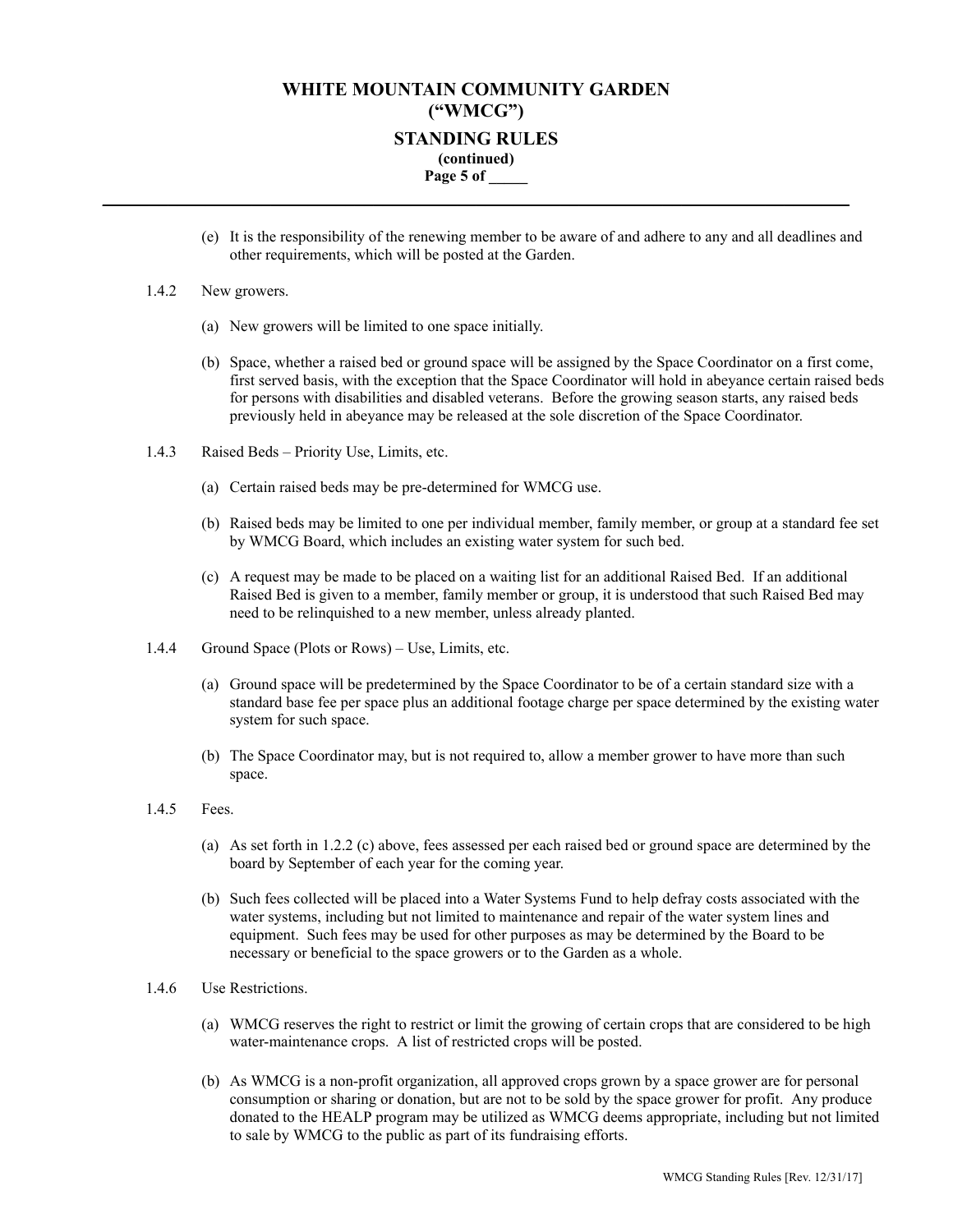## **WHITE MOUNTAIN COMMUNITY GARDEN ("WMCG") STANDING RULES (continued) Page 6 of \_\_\_\_\_ \_\_\_\_\_\_\_\_\_\_\_\_\_\_\_\_\_\_\_\_\_\_\_\_\_\_\_\_\_\_\_\_\_\_\_\_\_\_\_\_\_\_\_\_\_\_\_\_\_\_\_\_\_\_\_\_\_\_\_\_\_\_\_\_\_\_\_\_\_\_\_\_\_\_\_\_\_\_\_\_**

- (c) WMCG reserves the right to approve or disapprove, without restriction, any structures (no permanent structures allowed) as well as the amending, planting, growing, weeding and watering methods sought to be used.
- (d) All growers are to strictly adhere to the Watering Rules & Schedules and any other guidelines, rules, regulations or restrictions promulgated by WMCG from time to time, as posted at the Garden. See separate Watering Rules & Schedules, as well as the separate Garden Rules, and any other guidelines, rules, regulations or restrictions promulgated by WMCG. Any grower unsure of the most recent postings or has any questions regarding the same, should contact WMCG by email at wmgardeners@gmail.com.
- (e) If any grower is in violation of any rules or restrictions promulgated by WMCG, the Board reserves the right to suspend the right to continue growing by any such violating grower.
- 1.4.7 Space Growers Work Requirements.
	- (f) Space Growers are to work to help maintain all common areas of the Garden, including but not limited to pathways, Memorial/Tribute Garden, cleaning tools, etc.
	- (g) Common Area work days will be scheduled for both the Space Growers and HEALP participants, and separate work logs are to be kept.
- 1.4.8 Space Growers Concerns.
	- (a) Any space grower may present in writing a list of questions or concerns to the Board for review and action.
	- (b) The space growers may also collectively appoint a representative to appear before the Board and represent the space growers.
	- (c) All questions or concerns that are to be addressed by the Board are to be presented to the Board in writing at least ten (10) days prior to the next regularly scheduled Board meeting.
- 1.5 HEALP (Healthy Eating and Living Participation) Program:
	- 1.5.1 Any member may participate in the HEALP program, but must be assigned to at least one team, and commit to working at least the minimum required hours, keep in communication with the team leader, and follow the rules, regulations and guidelines set forth in the GG&R's and by the HEALP Team Coordinator.
	- 1.5.2 HEALP assignments, schedules as well as the rules, regulations and guidelines, will be separately prepared and disseminated.
	- 1.5.3 High Tunnel (HEALP program projects only), schedules as well as the rules, regulations and guidelines, will be separately prepared and disseminated.
	- 1.5.4 Extended Season Participation schedules as well as the rules, regulations and guidelines, will be separately prepared and disseminated.
- 1.6 Membership Rosters (Supplementing Article II, Section 5, of the Bylaws):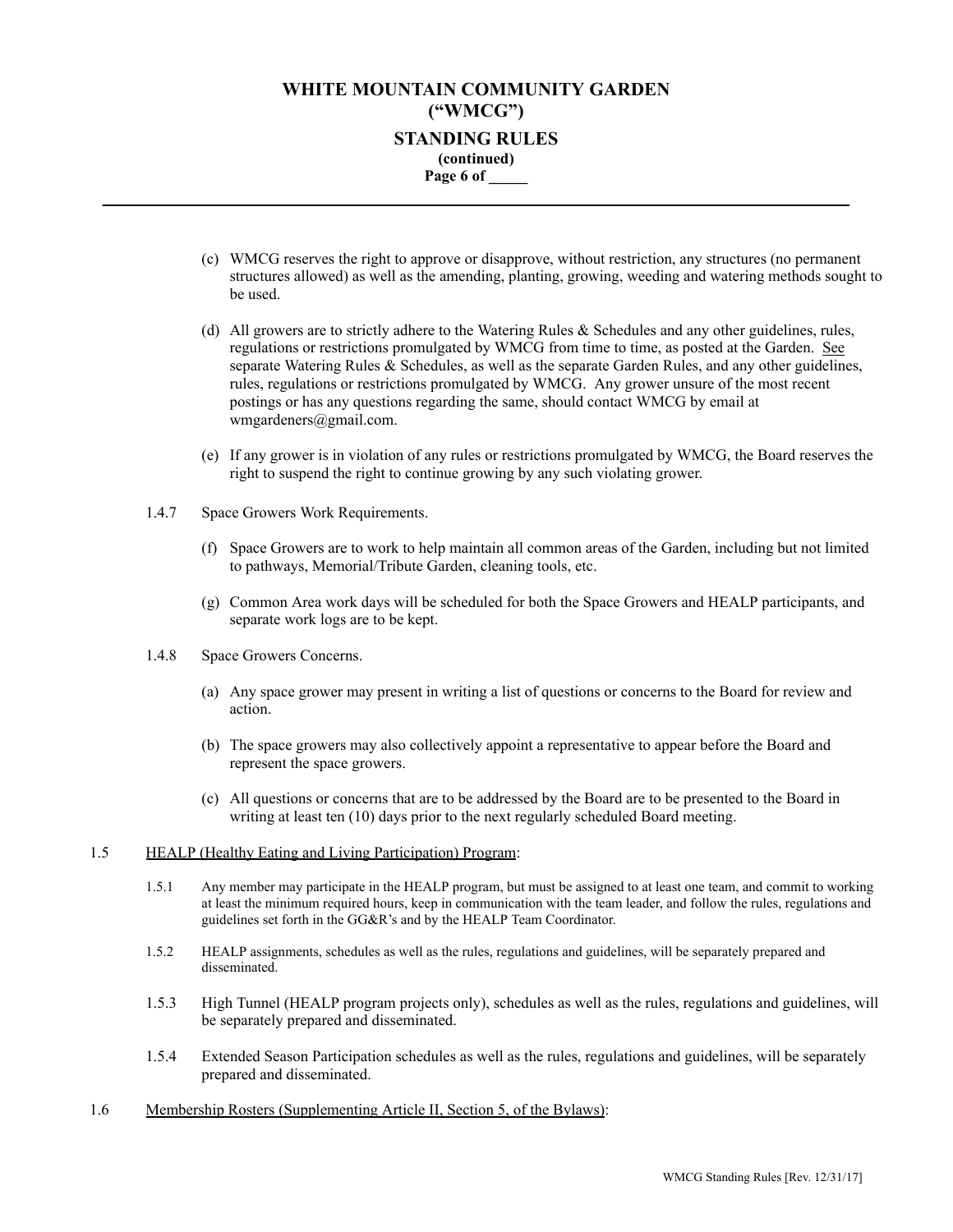# **WHITE MOUNTAIN COMMUNITY GARDEN ("WMCG") STANDING RULES (continued) Page 7 of \_\_\_\_\_ \_\_\_\_\_\_\_\_\_\_\_\_\_\_\_\_\_\_\_\_\_\_\_\_\_\_\_\_\_\_\_\_\_\_\_\_\_\_\_\_\_\_\_\_\_\_\_\_\_\_\_\_\_\_\_\_\_\_\_\_\_\_\_\_\_\_\_\_\_\_\_\_\_\_\_\_\_\_\_\_**

1.6.1 The confidential membership lists will be updated on a regular basis, and will be maintained by the Secretary, who will provide the most current membership roster for member sign-in at each meeting. The information contained in the membership roster will be maintained as confidential and be for WMCG purposes only.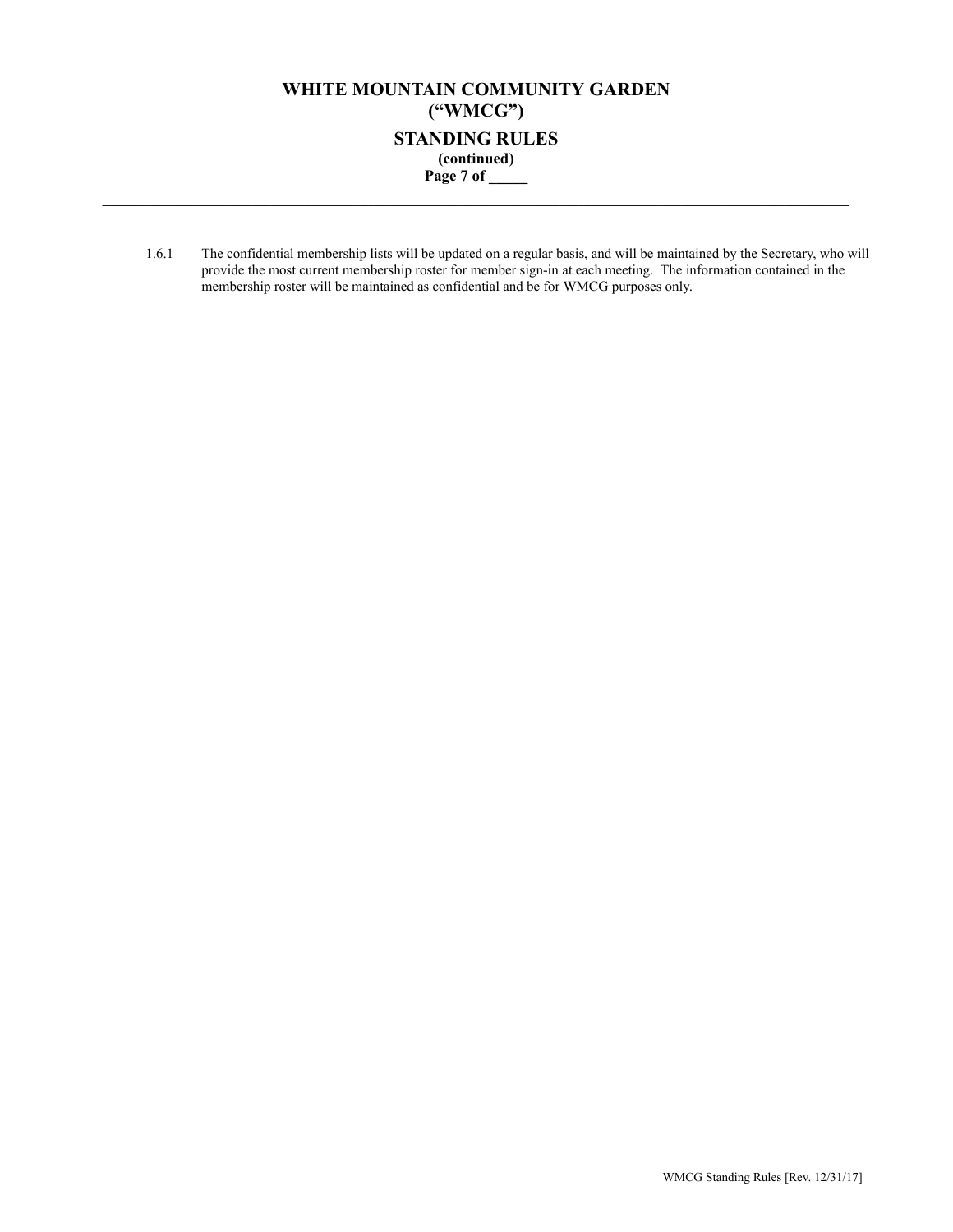## **WHITE MOUNTAIN COMMUNITY GARDEN ("WMCG") STANDING RULES (continued) Page 8 of \_\_\_\_\_**

**\_\_\_\_\_\_\_\_\_\_\_\_\_\_\_\_\_\_\_\_\_\_\_\_\_\_\_\_\_\_\_\_\_\_\_\_\_\_\_\_\_\_\_\_\_\_\_\_\_\_\_\_\_\_\_\_\_\_\_\_\_\_\_\_\_\_\_\_\_\_\_\_\_\_\_\_\_\_\_\_**

### **ARTICLE TWO ACTIVE MEMBERSHIP AND BOARD MEETINGS (Supplementing Article II of the Bylaws)**

- 2.1 Annual Election of Directors and Members-at-Large by the Active Membership.
	- 2.1.1 Nomination Qualifications. Each Nominee must be an Active Member in good standing with all dues and fees paid and attendance requirements met of at least six (6) board meetings. If the Nominee has not previously held any position on the board or any committee, he or she will be qualified to run only for a Member-at-Large position.
	- 2.1.2 Nominee Acceptance of Commitment. Each qualifying nominee, whether nominated prior to the elections meeting or from the floor at the time of the elections meeting, must have agreed to his or her nomination and agree to commit to perform the requisite duties if elected.

### 2.2 Annual Election of Officers by the Board.

2.2.1 Officer Qualifications. Each nominee for office must be one of the directors who has been newly elected to the Board at the annual elections held by the Active Membership immediately preceding the annual meeting of the newly-elected board called for the specific purpose of electing the new officers.

### 2.3 Speakers:

- 2.3.1 An educational program should be presented at each meeting, with the possible exception of the annual elections meeting due to time constraints.
- 2.3.2 No speakers are paid any remuneration for speaking. Guest speakers who are non-members may receive a gift certificate for produce from the garden of a value not to exceed \$15.00, or a separate charge for the attendees to pay for the presentation may be arranged ahead of time. In no event shall the WMCG treasury be required to pay any speaker costs.
- 2.3.3 Speakers programs may vary, but should be generally educational related to gardening, food reliance, community outreach and WMCG's purposes.

### 2.4 Meeting Volunteers:

- 2.4.1 Meeting Volunteers who assist at meetings and activities include but are not limited to members who assist the Meeting and Activities Chairman, Hospitality Chairman, official Greeter, Refreshments Coordinator, Raffle Coordinator or others to help the meeting or activity run smoothly. (See Chairman and Committee duty sections below)
- 2.4.2 Absent Worker: If someone cannot make a meeting who has any duties, it is that person's responsibility to get someone else to cover that job.

### 2.5 Meeting Format:

- 2.5.1 Sales of raffle tickets, as well as all ancillary activities, will cease upon the President's Call to Order at the meeting, and may resume only during a break called by the President.
- 2.5.2 Meeting Format and Agenda will be determined by the President, or the President Pro Tem in the President's absence.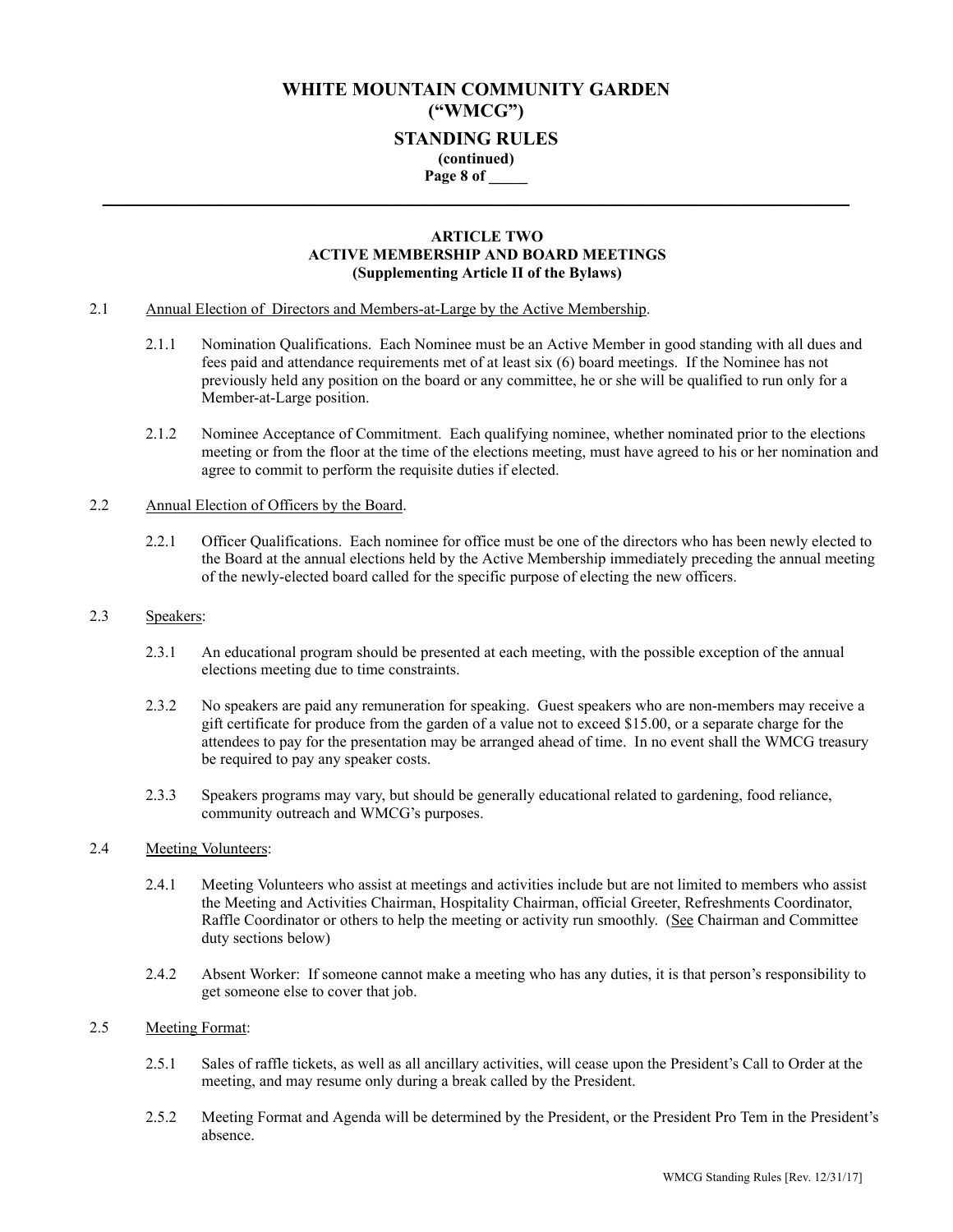# **WHITE MOUNTAIN COMMUNITY GARDEN ("WMCG") STANDING RULES (continued) Page 9 of \_\_\_\_\_**

**\_\_\_\_\_\_\_\_\_\_\_\_\_\_\_\_\_\_\_\_\_\_\_\_\_\_\_\_\_\_\_\_\_\_\_\_\_\_\_\_\_\_\_\_\_\_\_\_\_\_\_\_\_\_\_\_\_\_\_\_\_\_\_\_\_\_\_\_\_\_\_\_\_\_\_\_\_\_\_\_**

## 2.6 Refreshments:

- 2.6.1 Refreshments may be served during the meeting intermission, if any, or immediately after or before the meeting, as directed by the President or the Meeting and Activities Chairman.
- 2.6.2 If there are going to be refreshments at a meeting, they will be supplied by the member(s) volunteering for that meeting's refreshments.

### **MEETINGS (Supplementing Article VII of the Bylaws)**

### 3.1 Location.

- 3.1.1 If and when any meeting is held at a restaurant, it is each attendee's responsibility to order something to eat so that there is no room charge to WMCG, and to appropriately tip the service personnel.
- 3.1.2 If and when any meeting is held at a facility that allows food to be brought in, it is responsibility of each food supplier to help clean up before leaving the premises.

### **ARTICLE FOUR OFFICERS ADDITIONAL DUTIES (Supplementing Article IV of the Bylaws)**

- 4.1 **President**. In addition to the duties of the President set forth in the Bylaws, the President should be knowledgeable of the Bylaws, Standing Rules, the structure and history of WMCG, Roberts Rules of Order (newly revised), and should:
	- 4.1.1 Preside over (i) the monthly membership meetings, (ii) the monthly board meetings, and (iii) at any other special meetings which may be called by the President from time to time.
	- 4.1.2 Develop the agendas and approve the content of the agenda for each meeting. The President may delegate the preparation of a written agenda to the Secretary, or to some other member of the Board or the Board Assistance Committee. Basic agenda for the Board meeting includes but is not limited to the approval of last meeting minutes, Treasurer's Report, committee reports, unfinished business, new business, and date, time and place of the next meeting.
	- 4.1.3 Be an ex officio member of all regular and special committees, and as such, should attend all committee meetings when able to do so.
	- 4.1.4 Perform an annual review of the Bylaws and these Standing Rules to determine if any amendments are necessary.
	- 4.1.5 Appoint, at least sixty (60) days before the annual membership meeting, a chairperson of the annual elections nominating committee, and the chairperson shall appoint at least three (3) Active Members, at least one being a member who has been an Active Member in good standing for a period of years.
	- 4.1.6 Appoint alternate meeting locations or cancellations if deemed to be necessary.
	- 4.1.7 Furnish each officer and committee chairman with a copy of any Policy and Procedures Manual, the Bylaws, Standing Rules, and their duties as outlined.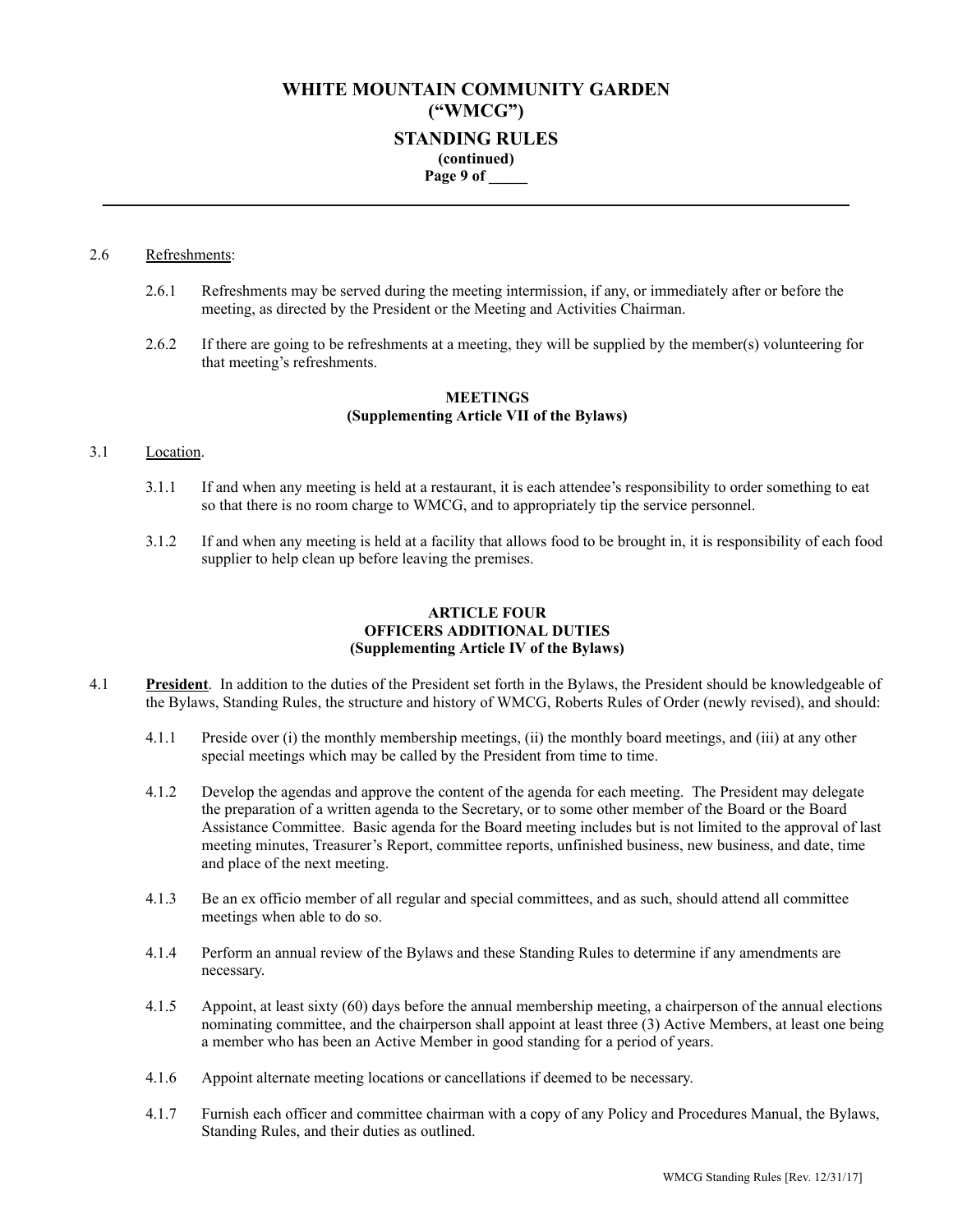# **WHITE MOUNTAIN COMMUNITY GARDEN ("WMCG") STANDING RULES (continued) Page 10 of \_\_\_\_\_**

**\_\_\_\_\_\_\_\_\_\_\_\_\_\_\_\_\_\_\_\_\_\_\_\_\_\_\_\_\_\_\_\_\_\_\_\_\_\_\_\_\_\_\_\_\_\_\_\_\_\_\_\_\_\_\_\_\_\_\_\_\_\_\_\_\_\_\_\_\_\_\_\_\_\_\_\_\_\_\_\_**

- 4.1.8 Appoint all committees, except Nominating Committee, subject to the governing Board, and coordinates officer and committee activities and responsibilities or delegates such as the President deems appropriate.
- 4.1.9 Copy the Board, officers, committee chairman and members with applicable materials the President receives, as the President deems appropriate.
- 4.2 **Vice President**. In addition to the duties of the Vice President set forth in the Bylaws, the Vice President should:
	- 4.2.1 Be in charge of the Education & Mentoring Committee.
	- 4.2.2 Be included as one of the members of the Nominating committee.
	- 4.2.3 Be included as one of the members of the Garden committee.
	- 4.2.4 Be responsible for other duties assigned by the President.
	- 4.2.5 Assistant Vice President. The Vice President shall supervise the Assistant Vice President and shall retain responsibility for the performance of any of the duties required of the Vice President, whether performed by the Vice President or by the Assistant Vice President or any other assistants to the Vice President.
- 4.3 **Secretary**. In addition to the duties of the Secretary set forth in the Bylaws, the Secretary should be in charge of the Membership Committee, and:
	- 4.3.1 Maintain the meeting attendance records.
	- 4.3.2 Maintain the membership rosters.
	- 4.3.3 Take minutes of each meeting, primarily recording what action was taken and limit recording discussions unless it is relevant to the action taken. Include in the minutes the type of meeting, the date, time, and location; whether a quorum was present.
	- 4.3.4 The recorded minutes should be disseminated to the Board, preferably by email with enough time for the Board to review and make comments or corrections before the next meeting at which the reading of the minutes will either take place or be waived and the minutes approved either as disseminated or as corrected. Approved minutes, together any relevant documents referred to therein, shall be maintained by the Secretary in a Minute Book or a file sufficiently titled so that the Secretary's minutes and records can be easily reviewed.
	- 4.3.4 Corporate Annual Report. Timely submit for filing with the Arizona Corporation Commission the Annual Report & Certificate of Disclosure required to be filed on or before July 19 of each year, together with the required filing fee, which is currently \$10.00, in order to maintain the corporate status of WMCG in good standing. Such report shall disclose the current officers and directors and any change in statutory agent (new statutory agent must sign where indicated).
	- 4.3.5 Corporate Secretary's Statement and Elections Minutes Summary. After the annual election, prepare a Corporate Secretary's Statement verifying the current physical business address of the Corporation, its mailing address and its email address; the date that the annual elections meeting was duly held, at which a quorum was present and voting pursuant to the bylaws of said corporation, as evidenced by the minutes of said meeting; and listing the names, addresses, phone numbers, email addresses, and titles of each person elected; and that "such Directors, Officers and Members-at-Large continue in their respective capacities as of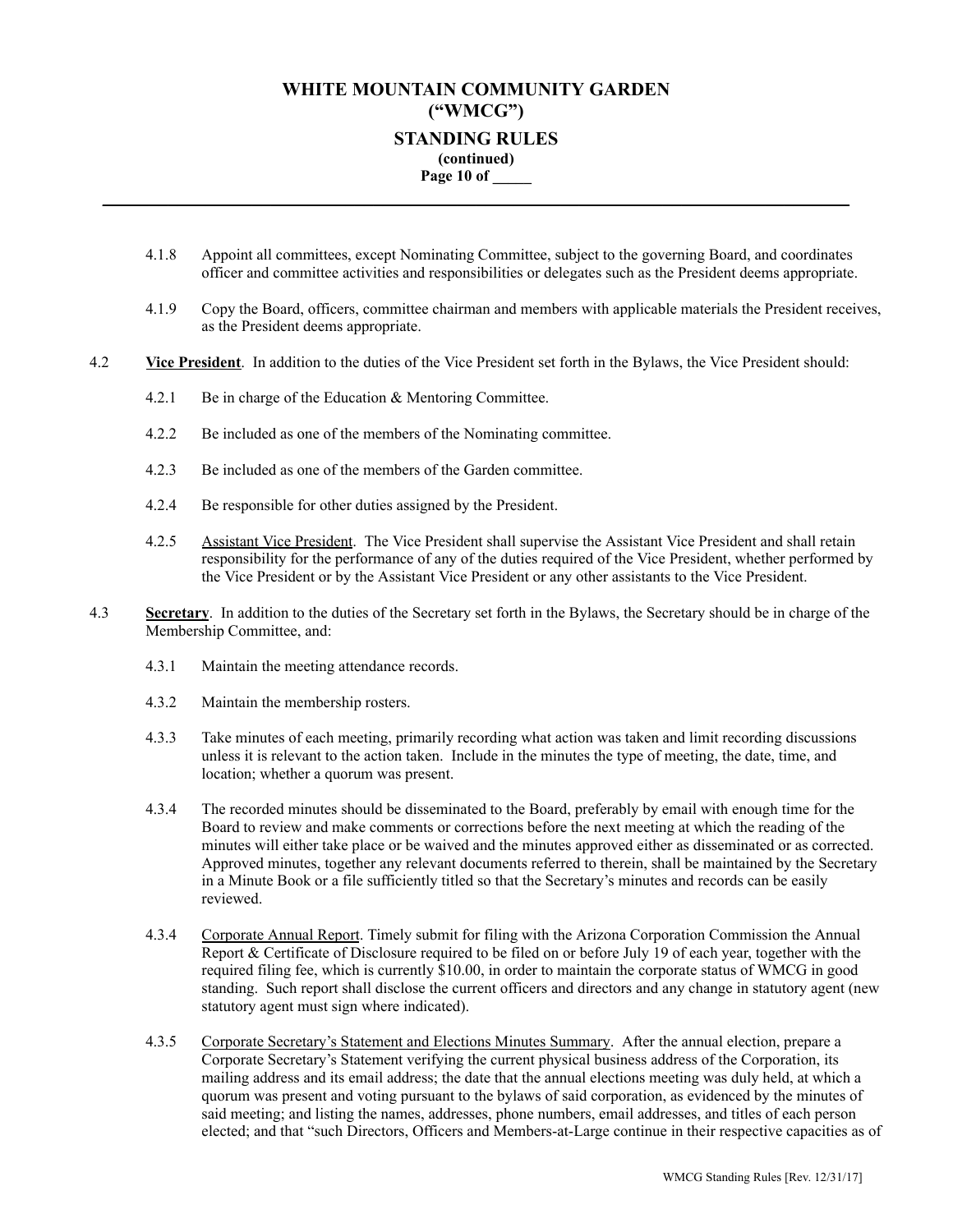# **WHITE MOUNTAIN COMMUNITY GARDEN ("WMCG") STANDING RULES (continued) Page 11 of \_\_\_\_\_**

**\_\_\_\_\_\_\_\_\_\_\_\_\_\_\_\_\_\_\_\_\_\_\_\_\_\_\_\_\_\_\_\_\_\_\_\_\_\_\_\_\_\_\_\_\_\_\_\_\_\_\_\_\_\_\_\_\_\_\_\_\_\_\_\_\_\_\_\_\_\_\_\_\_\_\_\_\_\_\_\_**

the date of such statement and shall hold such position for one (1) year from the date of election or until a successor is elected and qualifies, or earlier resignation or removal." An original signed copy of this Corporate Secretary's Statement must be given to the Treasurer to present to WMCG's bank, together with a summary of the elections meetings at which the Board and the officers were elected. A sample of each is attached as Appendix A and B.

- 4.3.6 Perform such other duties as the President may direct.
- 4.3.7 Assistant Secretary. The Secretary shall supervise the Assistant Secretary and shall retain responsibility for the performance of any of the duties required of the Secretary, whether performed by the Secretary or by the Assistant Secretary or any other assistants to the Secretary.
- 4.4 **Treasurer**. In addition to the duties of the Treasurer set forth in the Bylaws, the Treasurer should:
	- 4.4.1 Reports. The Treasurer shall present a written report to the Board at each meeting in sufficient detail as the Executive Committee shall recommend, and shall maintain all receipts and financial records and make them available for independent audit within thirty (30) days after the end of the December 31<sup>st</sup> fiscal year end.
	- 4.4.2 Bank Account. The bank account is currently with National Bank of Arizona, and requires only one signature on each check written. The officers currently permitted to write checks are (i) the Treasurer; (2) the President; (3) the Assistant Treasurer; and (4) if required by the bank, the Secretary. After the annual elections, obtain the Corporate Secretary's Statement (see 4.3.6 above), and arrange for any new officers who should be signatories to the bank account to accompany the Treasurer to WMCG's bank to present the Corporate Secretary's Statement and have such new officer(s) sign the necessary documents required by the bank.
	- 4.4.3 Special Funds Allocations. Certain special fund accounts have been delineated that require the Treasurer to record deposits to each fund and to report expenses paid out of each fund and set forth in the Treasurer's monthly report the current balance in each such fund.
	- 4.4.4 Recurring Payments. WMCG membership has previously ratified the board's approval for the payment of certain recurring payments, and no subsequent ratification by the membership will be required for the Treasurer to make automatically the following recurring annual payments, unless the Board determines otherwise on a case-by case basis:
		- (a) The annual premiums for general liability and  $D & O$  (Director & Officer) liability insurance, which is due June 1 (unless the new premium has significantly increased and needs to be reviewed by the Board);
		- (b) The annual lease payment of \$1.00 to Navajo County for WMCG's lease of the garden ground, which is due June 1;
		- (c) The annual payment to the Arizona Corporation Commission for the filing of WMCG's Annual Report, which is due July 19;
		- (d) The ordering and payment of each initial permanent ID badge for each new member upon the payment received of that new member's dues; and
		- (h) The purchase of yearly stickers to affix to the permanent ID badges for each current year.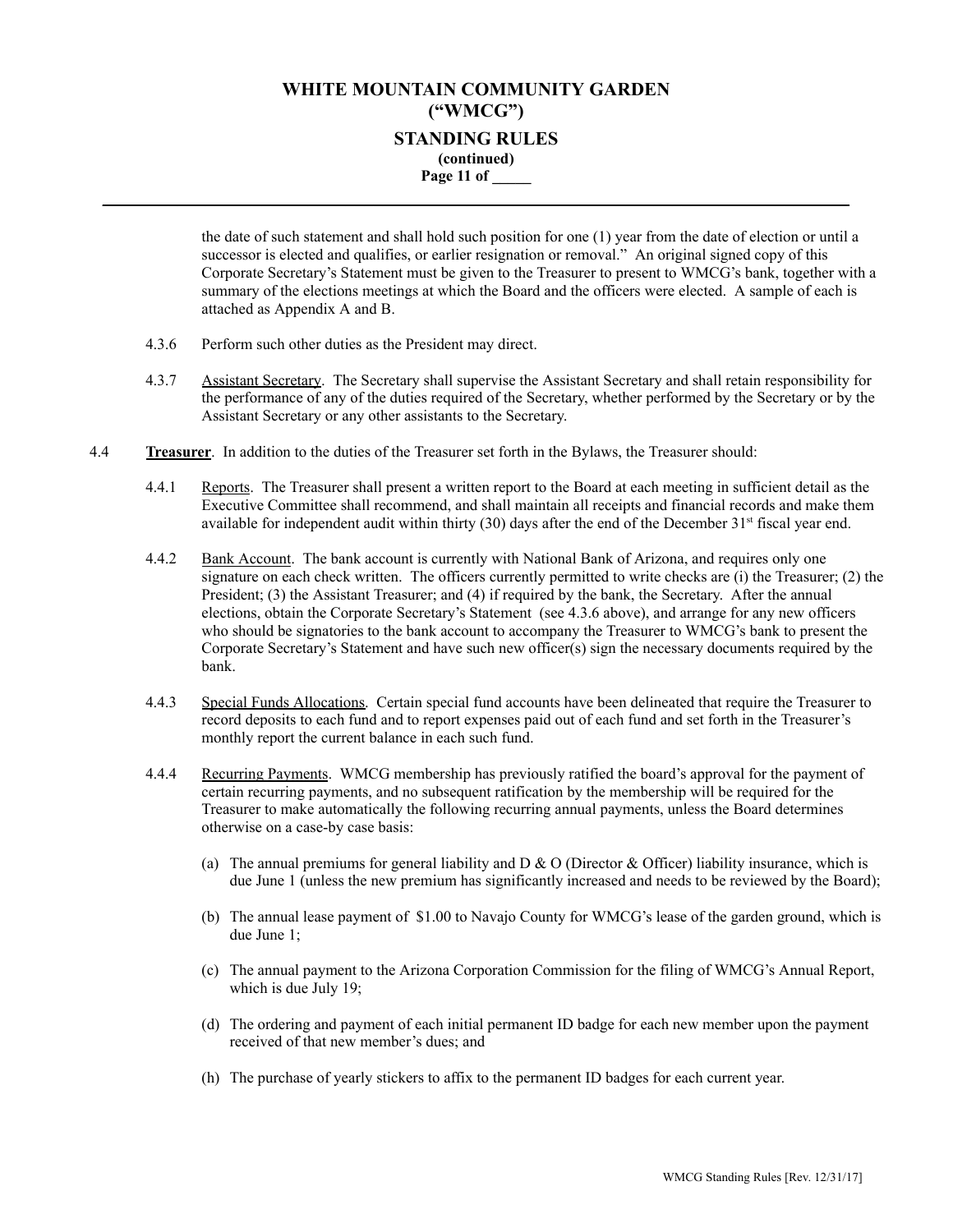## **WHITE MOUNTAIN COMMUNITY GARDEN ("WMCG") STANDING RULES (continued) Page 12 of \_\_\_\_\_ \_\_\_\_\_\_\_\_\_\_\_\_\_\_\_\_\_\_\_\_\_\_\_\_\_\_\_\_\_\_\_\_\_\_\_\_\_\_\_\_\_\_\_\_\_\_\_\_\_\_\_\_\_\_\_\_\_\_\_\_\_\_\_\_\_\_\_\_\_\_\_\_\_\_\_\_\_\_\_\_**

4.4.5 Assistant Treasurer. The Treasurer shall supervise the Assistant Treasurer and shall retain responsibility for the performance of any of the duties required of the Treasurer, whether performed by the Treasurer or by the Assistant Treasurer or any other assistants to the Treasurer.

### **ARTICLE FIVE BOARD MEMBERS DUTIES (Supplementing Articles III of the Bylaws)**

- 5.1 Business Chairman. The President may, but is not required to, appoint a Business Chairman whose duties would include the following (if no Business Chairman appointed, these duties will be delegated by the President to other Officers or members of the Board):
	- 5.1.1 Work closely with the President at the monthly meetings of the Board.
	- 5.1.2 Ensures that all Board Members know their responsibilities for upcoming activities.
	- 5.1.3 Act as parliamentarian at any meeting at the President's request.
	- 5.1.4 Act as President pro tem in the absence of the President and Vice President.
	- 5.1.5 Be responsible for the business activities of the corporation, including any filings with governmental or business entities (including the filing of the E90 with the Internal Revenue Service, and the renewal of the SAMS registration); maintenance of the Bylaws and any amendments thereto; maintenance and updating of the Standing Rules; maintenance of the official membership roster; maintenance and updating of new member packets; maintenance of personal property of WMCG; and maintains control of the office located at the Garden, including the current and archived records therein, and the library of reference materials.
	- 5.1.6 Be in charge of the Business Committee, which may consist of as many members as the Business Chairman appoints, which may include but not be limited a Website and Facebook Editor; a Library/Property Coordinator, a Purchasing Coordinator, and work with committee members and assign duties as deemed appropriate; and if such coordinators are not appointed or in the absence of such coordinators, take over the duties that would have been the responsibility of such coordinator, as indicated below:
		- (a) Website/Facebook Editor Keep Website updated and disseminate news as appropriate.
		- (b) Property Coordinator Maintain personal property of the Association, including first-aid kits, promotional items; and maintain a current inventory thereof; check and refresh the first-aid kits at least annually.
		- (c) Purchasing Coordinator Determine whether WMCG has an adequate supply of non-garden supplies, such as promotional items, potluck supplies, and present expenditure requests to order new supplies as necessary.
- 5.2 Finance and Budget. Members of the Finance and Budget Committee shall consist of the President, and the Garden Ad Hoc Committee: Trina Rubert, Ann Cameron, and Blanche O'Malley. Duties include the preparation of a proposed annual budget for presentation and approval of the Board, taking into consideration recurring expenses that may have been donated in the past but may be covered by the budget in the future; review budget and actual expenditures with the Treasurer as needed; and any other duties deemed necessary by the Board.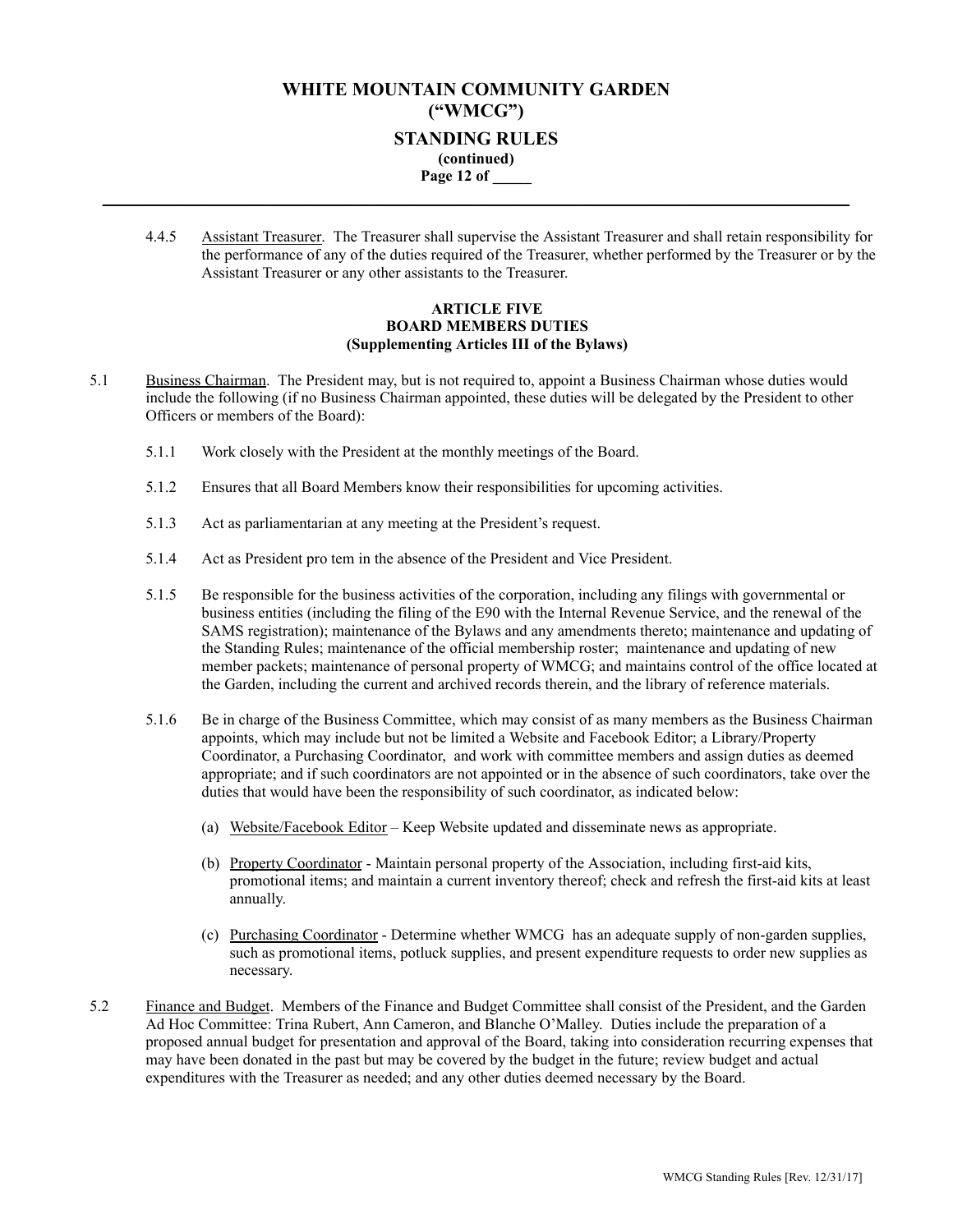## **WHITE MOUNTAIN COMMUNITY GARDEN ("WMCG") STANDING RULES (continued) Page 13 of \_\_\_\_\_ \_\_\_\_\_\_\_\_\_\_\_\_\_\_\_\_\_\_\_\_\_\_\_\_\_\_\_\_\_\_\_\_\_\_\_\_\_\_\_\_\_\_\_\_\_\_\_\_\_\_\_\_\_\_\_\_\_\_\_\_\_\_\_\_\_\_\_\_\_\_\_\_\_\_\_\_\_\_\_\_**

- 5.3 Meetings & Activities. A Board Member should be in charge of Meetings & Activities and may appoint a Meetings & Activities Chairman to assume the duties related thereto, including but not limited to those set forth below. The Chairman or Committee in charge of WMCG's meetings and activities shall:
	- 5.3.1 Be responsible for the Active Membership meetings, including refreshments, greeters, raffle, but excluding the program (which is the responsibility of the Education  $\&$  Mentoring Chairman) or the business meeting (which is the responsibility of the President and the Board). Setting up the meetings shall include (i) Schedule a facility for the known meeting dates for the entire ensuing year, as well as proposed activity dates; (ii) reserve the meeting venue as needed; (iii) arrange for the pickup of the key to the meeting room for any meeting to be held after hours, and return the key the following business day; (iv) coordinate with the Marketing and Publicity Committee and Communications Committee to make sure the notice of the meeting is published and noticed timely; (v) coordinate with the Education Programs Committee on programs for upcoming meetings and activities; (vi) arrange for pre-meeting set up and post-meeting clean up, including meeting area setup and takedown (such as display and raffle tables).
	- 5.3.2 Be in charge of the Meetings & Activities Committee, which may consist of as many members as the Meeting Chairman appoints, including the Hospitality Chairman, and that may include but not be limited to a Raffle Coordinator, a Refreshment Coordinator, and a Greeting Coordinator, and work with committee members and assign duties as deemed appropriate; and if such coordinators are not appointed or in the absence of such coordinators, take over the duties that would have been the responsibility of such coordinator, as indicated below:
		- (a) Raffle Coordinator Coordinate any raffle that may be conducted in conjunction with any meeting or WMCG activity.
		- (b) Refreshment Coordinator Assign/coordinate the refreshments for the membership meetings and other activities; develop a list of people to bring the refreshments for each membership meeting for the coming year; confirm with assigned individuals prior to the meeting what refreshments will be provided.
		- (c) Greetings Coordinator Develop a list of members to act as greeters at each membership meeting who will meet new members and guests, make sure everyone signs in the meeting register book as either a member or a guest, and make sure the President has custody of the meeting register book prior to the start of the meeting.
		- (d) Guest Speaker Helper Assist the guest speaker as necessary.
- 5.4 Education & Mentoring Programs. A Board Member shall be appointed by the President to be in charge of Education and Mentoring and may appoint an Education & Mentoring Committee Chairman chairperson who will select his or her committee members, which should include the chairperson of the Fundraising/Public Relations Committee, or another member of such committee appointed by that chairperson. Duties of the Education Programs Committee shall include but are not limited to the following:
	- 5.4.1 Be responsible for the educational programs, plan and present to the Board for approval plans for regular educational programs, and implement such programs as are approved by the Board, and for coordinating special events and activities with educational components. Oversee the Mentoring Chairman, if one is appointed; approve any educational articles prepared for public dissemination; and appoint a committee member to be responsible for overseeing the lending library.
	- 5.4.2 Be in charge of the Educational Programs Committee, which may consist of as many members as the Chairman appoints, which may include but not be limited to a Special Events Coordinator, and Guest Speaker Coordinator; and work with committee members and assign duties as deemed appropriate; and if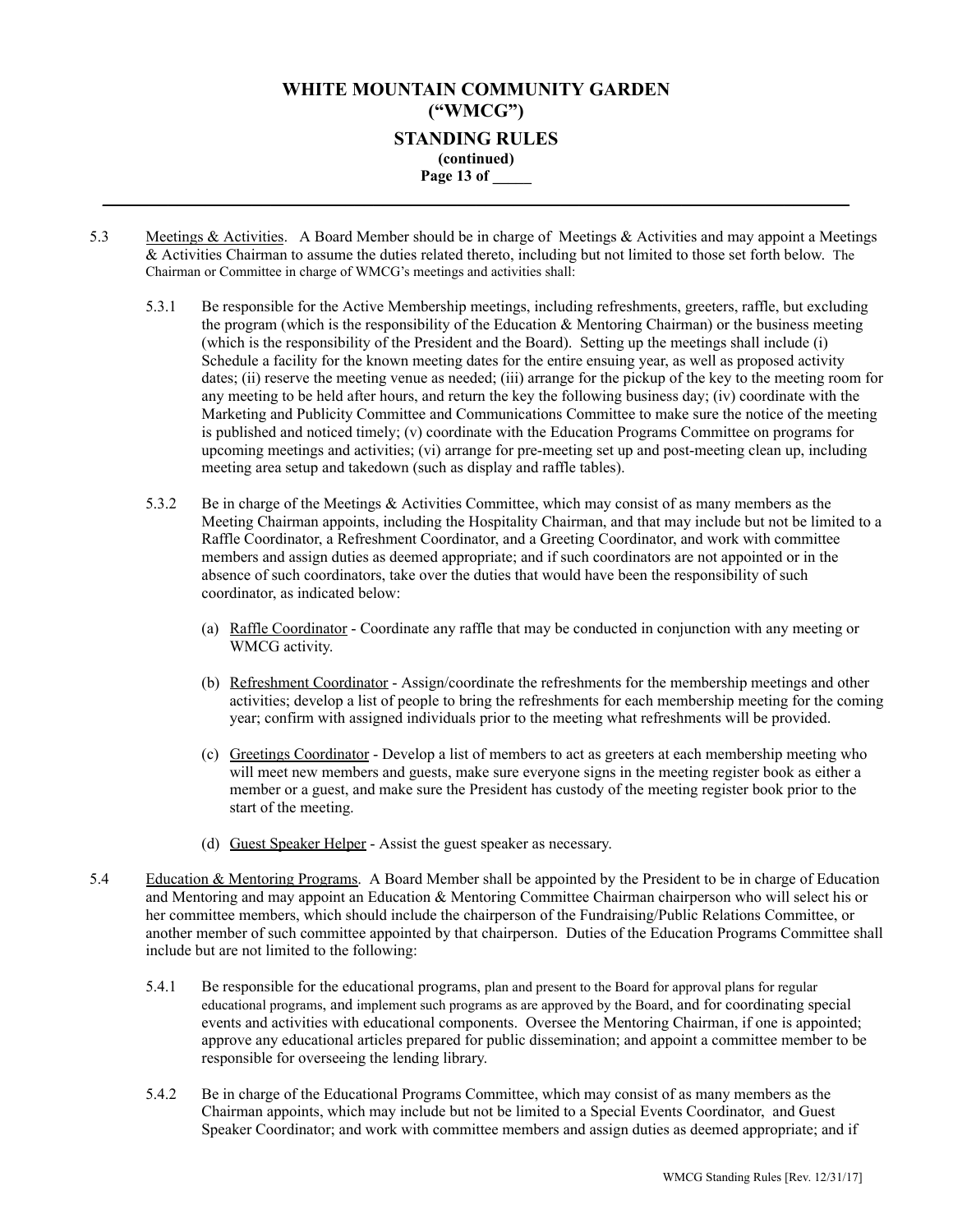## **WHITE MOUNTAIN COMMUNITY GARDEN ("WMCG") STANDING RULES (continued) Page 14 of \_\_\_\_\_ \_\_\_\_\_\_\_\_\_\_\_\_\_\_\_\_\_\_\_\_\_\_\_\_\_\_\_\_\_\_\_\_\_\_\_\_\_\_\_\_\_\_\_\_\_\_\_\_\_\_\_\_\_\_\_\_\_\_\_\_\_\_\_\_\_\_\_\_\_\_\_\_\_\_\_\_\_\_\_\_**

such coordinators are not appointed or in the absence of such coordinators, take over the duties that would have been the responsibility of such coordinator, as indicated below:

- (a) Guest Speaker Coordinator Locates and obtains speakers for the membership meetings, based upon input received from the membership on potential speakers and preferences for topics, and contacts the speaker prior to the meeting to confirm the speaking engagement and the nature of the speaker's topic, and any requirements the speaker may have regarding display tables or visual aids. Generate letters of thanks to guest speakers.
- (b) Special Events Coordinator Plan and coordinate special events which do not conflict with any regularly scheduled meetings or outings.
- (d) WMCG Historian & Photographer Take pictures at meetings and activities, provide pictures for the Website, and save copies for the WMCG history.

### **ARTICLE SIX COMMITTEES**

- 6.1 Committees pursuant to the Bylaws: Pursuant to Article 5, the President is automatically an ex officio member of all committees. Pursuant to Article 4.6, the Secretary, or an assistant Secretary, shall attend all meetings and record all votes and the proceedings of any committee meetings in a book to be kept for that purpose. Committee meetings shall be held at such place, within the State of Arizona, as the President and the chairperson of such committee may fix or determine from time to time. Any Active Member may be a member of more than one committee, except that the Treasurer cannot be a member of the Audit Committee. Each committee should have at least four (4) members including the President and the Secretary or assistant Secretary. The duties of the standing committees set forth in the Bylaws, i.e., Executive, Nominating, Fundraising/Public Relations, and Audit, together with additional ad hoc committees are set forth below.
	- 6.1.1 Executive Committee. Pursuant to 5.1 of the Bylaws, the Executive Committee shall be composed of the officers of WMCG, which currently the president, vice president, secretary, and treasurer. If permitted by the Bylaws, the committee may include certain members-at-large. Active Members in good standing may be appointed to assist the Executive Committee as needed. The Executive Committee will be in charge of the Bylaws, Standing Rules, parliamentary procedure, strategic planning, and policy and procedures.
	- 6.1.2 Nominating. Pursuant to 5.2 of the Bylaws, the Nominating Committee shall be composed of the chairperson appointed by the President, and the chairperson will select his or committee members, which should include at least one Active Member who is not on the current Board, and should be formed on or before ninety (90) days before the annual meeting in September. Such Active Member should be a renewing member who is familiar with WMCG policies and procedures and familiar with the membership and qualifications of potential candidates. The duties of the Nominating Committee shall include but not be limited to the following: (i) within sixty (60) days prior to the annual meeting of the membership, gather from Active Members the names and intent of those interested in serving as a director or a member-at-large, and those interested in serving as an officer (current directors and members-at-large may be considered for re-election); (ii) at least thirty (30) days prior to the annual meeting of the membership, prepare and present written slates of qualified candidates to be included with the official notice of the annual meeting; (iii) prepare and have available at the annual meeting a form of written ballot to be used in the event voting by written ballot rather than voice vote is called for; and (iv) determine the committee member(s) who will conduct the elections at the annual meeting. As this committee has limited duties, Nominating Committee members will also serve on other committees.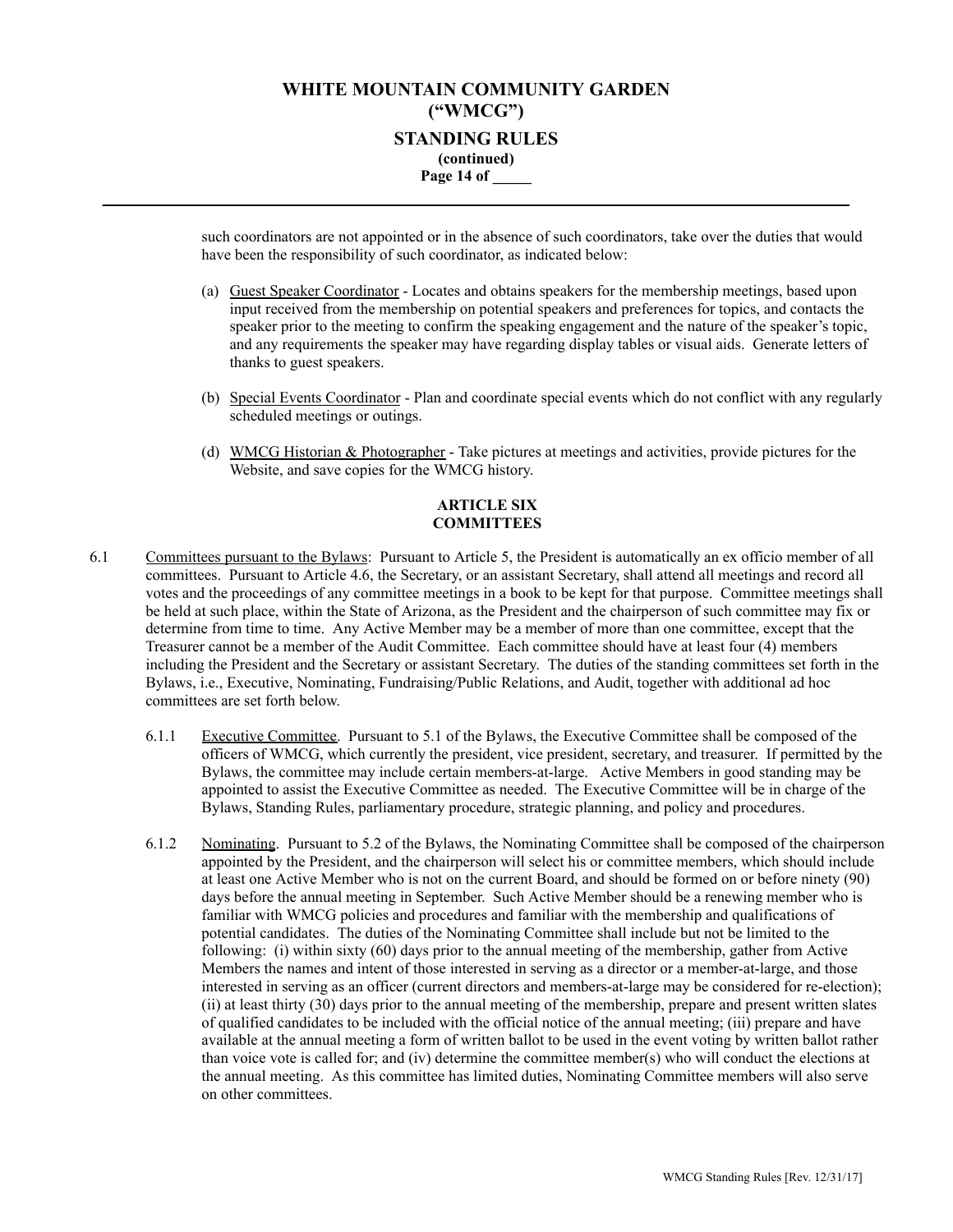## **WHITE MOUNTAIN COMMUNITY GARDEN ("WMCG") STANDING RULES (continued) Page 15 of \_\_\_\_\_ \_\_\_\_\_\_\_\_\_\_\_\_\_\_\_\_\_\_\_\_\_\_\_\_\_\_\_\_\_\_\_\_\_\_\_\_\_\_\_\_\_\_\_\_\_\_\_\_\_\_\_\_\_\_\_\_\_\_\_\_\_\_\_\_\_\_\_\_\_\_\_\_\_\_\_\_\_\_\_\_**

- 6.1.3 Audit. Pursuant to 5.4 of the Bylaws, an Audit Committee, which should be formed on or before January 15<sup>th</sup> of each year, "shall be composed of the chairperson appointed by the President and at least one (1) other committee member appointed by the chairperson, one of whom shall be a member-at-large. The Treasurer cannot be a member of the Audit Committee." The Audit Committee shall be limited to three persons (excluding the President as ex officio member) and shall include one Active Member who is not on the board but has sufficient knowledge of WMCG policies and procedures. The duties of the Audit Committee shall include but not be limited to the following: (i) within thirty  $(30)$  days of the December  $31<sup>st</sup>$  fiscal year end, inspect the books, records and reports of the Treasurer, and report its findings and any recommendations to the Board within thirty (30) days prior to the April 1st deadline for any Form 990 reporting to the Internal Revenue Service. As this committee has limited duties, Audit Committee members will also serve on other committees.
- 6.1.4 Fundraising/Public Relations. Pursuant to 5.3 of the Bylaws, the Fundraising/Public Relations Committee shall be composed of the chairperson appointed by the President, and the chairperson will select his or her committee members, which shall include (a) the chairperson of the Marketing and Publicity Committee, or another member of such committee appointed by that chairperson; and (b) at least two Active Members who shall be appointed as liaison with other organizations. The duties of the Fundraising/Public Relations Committee shall include but not be limited to the following: (i) act as public relations emissaries for WMCG and liaison with other organizations; (ii) plan and present to the Board for approval plans for public relations activities and fundraising activities, including raffles; and (iii) work toward good relationships with the business community and obtaining sponsorships of WMCG programs; (iv) work closely with the Educational Programs committee and implement such activities as are approved by the Board. This Committee may be broken down into two subcommittees, one for Public Relations and one for Fundraising (that may also be called "Ways and Means Committee") at the President's discretion.
- 6.2 Additional Committees and Subcommittees:
	- 6.2.1 Board Assistance. Formed by the President Pro Tem 12/7/2015, the Board Assistance Committee consists of the Board's five members-at-large, and four Active Members in good standing, to assist the officers and the board as deemed necessary. The Committee shall include administration duties included but not limited to the following: (i) provide clerical help to pursue and maintain accurate and up-to-date contact information; (ii) maintain up-to-date email contacts; (iii) assist in gathering and copying written reports as necessary; (iv) maintain up-to-date filing of records; and (v) such other assistance as may be necessary from time to time.
	- 6.2.2 Communications. The Communications committee shall consist of Active Members actively engaged in assisting with communications, including (i) working closely with Marketing and Publicity as well as other committees, regarding regularly disseminating information; (ii) checking regularly check the mailbox for incoming mail and getting such mail to the correct Officer or Board member; (iii) preparing thank you letters and solicitation letters as may be instructed by the President or other member of the Executive Committee; and (iv) disseminating notices and news as directed to the Executive Committee, the Board of Directors, other Committees, Active Membership, Garden Membership, and interested parties.
	- 6.2.3 Contributions; Sponsorships. The Contributions Committee shall be composed of the chairperson appointed by the President, and the chairperson will select his or her committee members, that shall include the chairperson of the Fundraising/Public Relations Committee, or another member of such committee appointed by that chairperson. Duties of the Contributions Committee shall include but not limited to the following: (i) soliciting contributions; (ii) keeping a written record of each contribution made, identified as to the name and contact information of the contributor, the date made, and whether such contribution was a cash contribution or an in-kind contribution, and if an in-kind contribution, the description and value of such contribution; and (iii) submitting a comprehensive written report at least quarterly to the Board.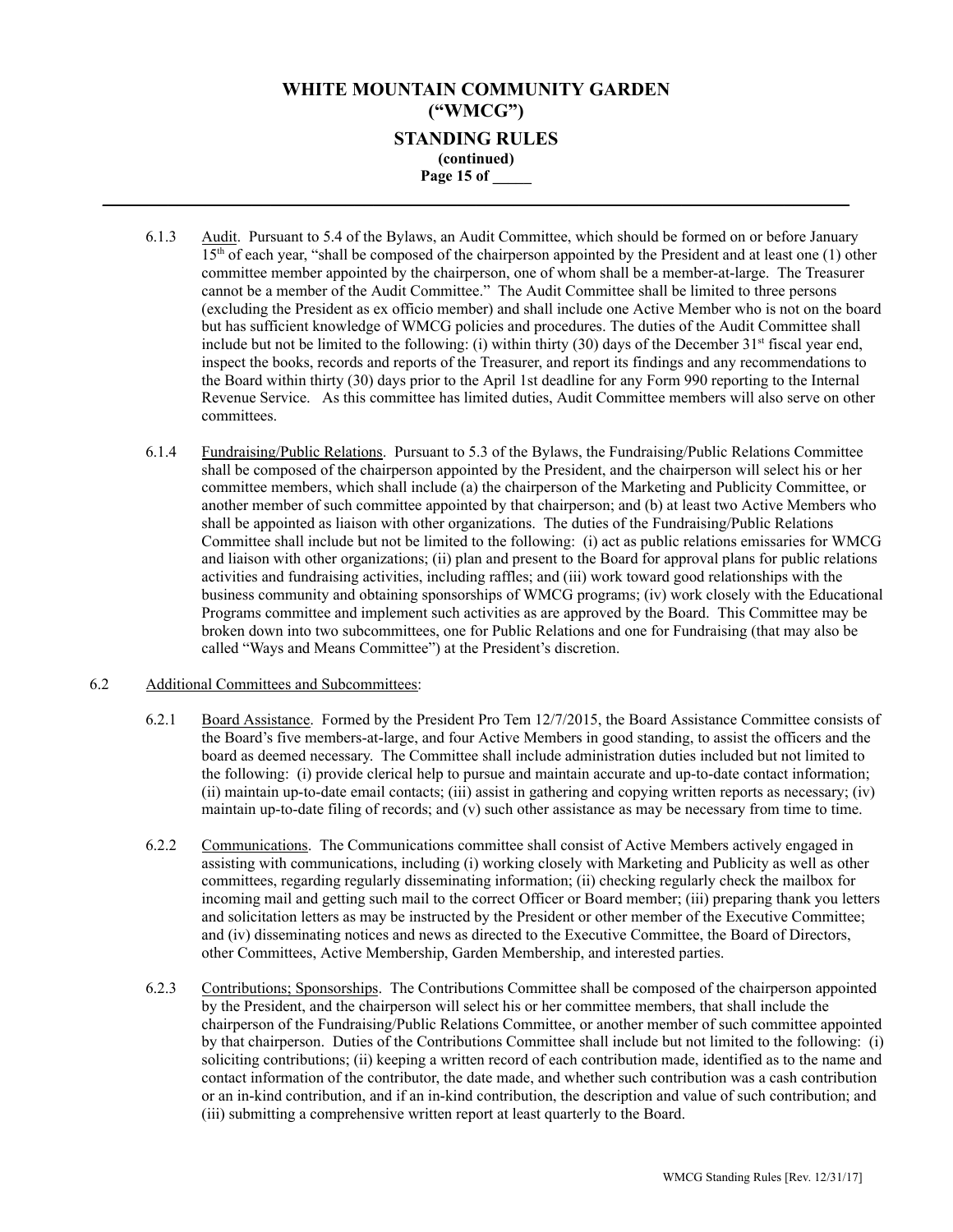## **WHITE MOUNTAIN COMMUNITY GARDEN ("WMCG") STANDING RULES (continued) Page 16 of \_\_\_\_\_ \_\_\_\_\_\_\_\_\_\_\_\_\_\_\_\_\_\_\_\_\_\_\_\_\_\_\_\_\_\_\_\_\_\_\_\_\_\_\_\_\_\_\_\_\_\_\_\_\_\_\_\_\_\_\_\_\_\_\_\_\_\_\_\_\_\_\_\_\_\_\_\_\_\_\_\_\_\_\_\_**

- 6.2.4 Education. See 5.4 above.
- 6.2.5 Finance and Budget. See 5.2 above.
- 6.2.6 Garden. Members of the Garden Committee shall include the individuals who handle all facets of the development and maintenance of the garden, including but not limited to the following: (i) garden development; (ii) plot rentals; (iii) donations and/or sales of produce; (iv) coordinating volunteer work at the garden; (v) coordinating and conducting an orientation of garden plot renters; and (vi) maintaining the HEALP Program including coordinating and conducting an orientation; updating rules regarding use of the garden, etc., and dissemination of the rules to the garden members and obtain acknowledgement of receipt from each recipient; and (vii) maintaining records of all the HEALP hours of each, and turning over the completed HEALP Sign-in Sheets together with a comprehensive written report disclosing the total number of HEALP participants and hours at least quarterly to the Board. The Garden Committee must include the HEALP Team Leaders, High Tunnel Team Leaders, and can include one garden plot renter who is not an Active Member of WMCG. The Market Manager shall also be a member of the Garden Committee.
- 6.2.7 Historian. The Chairman or Committee in charge of WMCG's historical record shall be in charge of taking photographs and obtaining photographs from members or other sources concerning WMCG's activities, and compiling information about WMCG and its activities that may be considered of historical significance or of fundamental purpose significance, and make the same available for use by the Executive Committee, Marketing and Publicity Committee, and Grants Committee, and such other committees as may be appropriate.
- 6.2.8 Hospitality. The Chairman or Committee in charge of WMCG's hospitality shall work closely with the Meetings and Activities Chairman, and shall coordinate having an official Greeter at each meeting who should remain at the membership meeting entry door until the meeting starts and greet every member and guest with a warm welcome. The Greeter shall be in charge of the sign-in register, making sure each member and each guest has signed in. The Greeter, should (i) come to the meeting early, preferably at least a half-hour before the meeting starts; (ii) be in charge of the sign-in register, making sure each member and each guest has signed in; (iii) greet members by name (if possible); (iv) make each visitor feel welcome and hand them a new membership form (together with the notice of welcome; (v) explain anything of importance going on; and (vi) direct the person who has questions to the proper member to answer the person's question. (See also 5.3 above)
- 6.2.9 Meetings and Activities. See 5.3 above.
- 6.2.10 Membership. Members of the Committee shall include, in addition to the President and the Secretary (or an assistant Secretary), at least one member of the Garden Committee. The duties of the Membership Committee shall include but not be limited to (i) soliciting new members; (ii) providing notices to membership as may be deemed necessary or advisable; (iii) providing surveys to the membership as may be deemed necessary or advisable, and recording responses thereto; (iv) fielding questions by any Active Member to the Secretary, and accepting and presenting in writing to the Secretary any recommendations made by any Active Member; and (v) maintaining up-to-date lists or rosters of Active Members, Garden Members, Supporting Members, and such other membership lists as may be deemed necessary, such lists to be available only to members of the Board and such Committee Chairman as the President instructs; (vi) coordinate the one-time purchase of an identifications badge for each new member and arrange for such member to receive the same after the current year's sticker has been affixed thereto.
- 6.2.11 Mentoring. Active Members who are certified Master Gardeners, or who are experienced gardeners, shall, in conjunction with the Education & Mentoring Chairman and the Garden Committee, act as mentors to any and all Garden Members who seek guidance and support in learning acceptable growing techniques.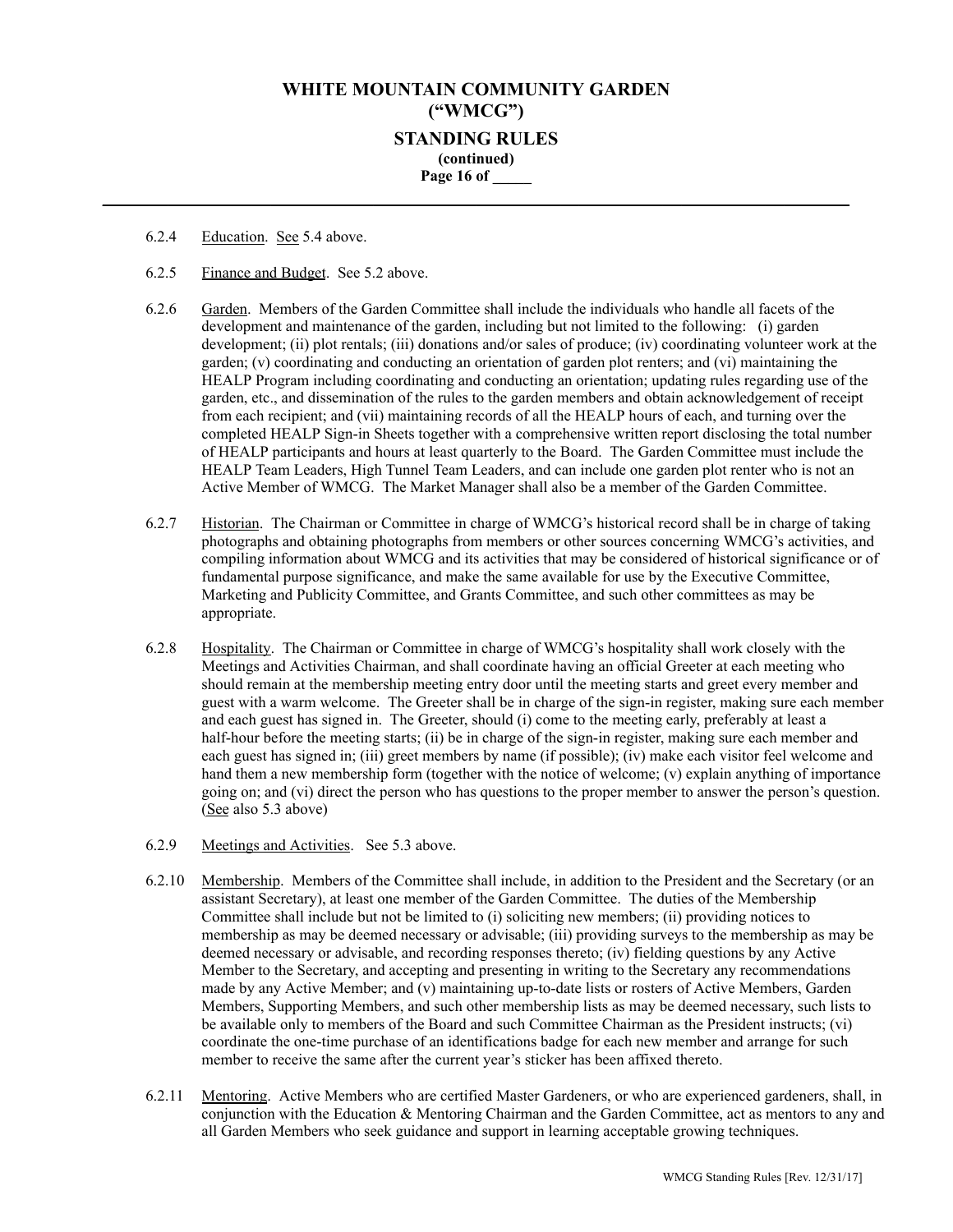## **WHITE MOUNTAIN COMMUNITY GARDEN ("WMCG") STANDING RULES (continued) Page 17 of \_\_\_\_\_ \_\_\_\_\_\_\_\_\_\_\_\_\_\_\_\_\_\_\_\_\_\_\_\_\_\_\_\_\_\_\_\_\_\_\_\_\_\_\_\_\_\_\_\_\_\_\_\_\_\_\_\_\_\_\_\_\_\_\_\_\_\_\_\_\_\_\_\_\_\_\_\_\_\_\_\_\_\_\_\_**

- 6.2.12 Public Relations; Marketing and Publicity. The Marketing and Publicity Committee shall be composed of the chairperson appointed by the President, and the chairperson will select his or her committee members, which shall include (a) the chairperson of the Fundraising/Public Relations Committee, or another member of such committee appointed by that chairperson; (b) the chairperson of the Board Assistance Committee, or another member of such committee appointed by that chairperson; and (c) the Communications Committee members, including WMCG's webmaster and Facebook Chairman. Duties of the Marketing and Publicity Committee shall include but not limited to the following: (i) Preparing and timely disseminating notices regarding meetings to the appropriate persons for publication. Such publication shall include but not be limited to the WMCG's website, the White Mountain Independent, Maverick Magazine, the Show Low Chamber of Commerce for publication in its "E-Blasts" and such other websites and publications as WMCG deems purposeful; (ii) presenting articles to the Executive Committee for approval for submission to the media; (iii) assisting in arranging for invitations to the media to the garden or organization functions as approved by the Executive Committee; (iv) assisting in arranging for media appearances by representatives of WMCG as approved by the Executive Committee; and (v) arrange, track and report on speaking engagements by WMCG representatives.
- 6.2.13 Property and Inventory Coordinator. The Chairman or Committee in charge of WMCG's property shall (i) maintain on a regular basis an inventory of such property and its location; (ii) log in any new property received and its source, i.e. purchase or donation; (iii) and upon request, make such inventory information available to the Executive Committee.
- 6.2.14 Scholarship and Public Assistance Service Help identify and work with non-profit organizations, schools, and needy individuals to participate in WMCG's garden and educational programs; and when scholarships are available for working space in the garden, present applicants for garden scholarship to the Executive Committee for vote.
- 6.2.15 Tribute and Memorial Garden. The Chairman or Committee in charge of the Memorial Garden and Tribute Plaque shall, (1) maintain the Memorial Garden in good and appealing condition; (ii) seek Board approval for any significant improvements or changes to the Memorial Garden; (iii) maintain a list of names on the Tribute Plaque or who have paid \$10.00 to reserve one of the spaces remaining on the Plaque, or for whom the Board has paid for such reservation, and as there is limited space for such names (28 names as of 12/31/15), maintain the reservation list in the following order of priority: (1) first, any officer or director, present or past, who have served the White Mountain Community Garden in the order of service, and (2) second, any Active Member or Garden Member, present or past. When notified, and upon receipt of an additional \$6.00 for the engraving, will have the reserved name engraved and affixed to this Tribute Plaque.
- 6.2.16 Volunteerism; Community Service. Members of this committee shall include, in addition to the President and the Secretary (or an assistant Secretary), at least one member of the Garden Committee, and duties shall include (1) maintaining records of all non-member volunteers and community service volunteers and the volunteer hours of each, and turning over the completed Volunteer Sign-in Sheets together with a comprehensive written report disclosing the total number of volunteers and hours at least quarterly to the Board; and (ii) volunteering for community service outside of the garden with other organizations and businesses in keeping with the goals to help the community foster healthy eating and living.
- 6.2.17 Ways & Means (Fundraising; Grants; Marketing; Public Relations. The Ways & Means Committee shall be composed of the chairperson appointed by the President, and the chairperson will select his or her committee members, which shall include the chairperson or another member of various other committees appointed by the chairperson, including Grants, Fundraising, Marketing, Public Relations, and the Education Programs.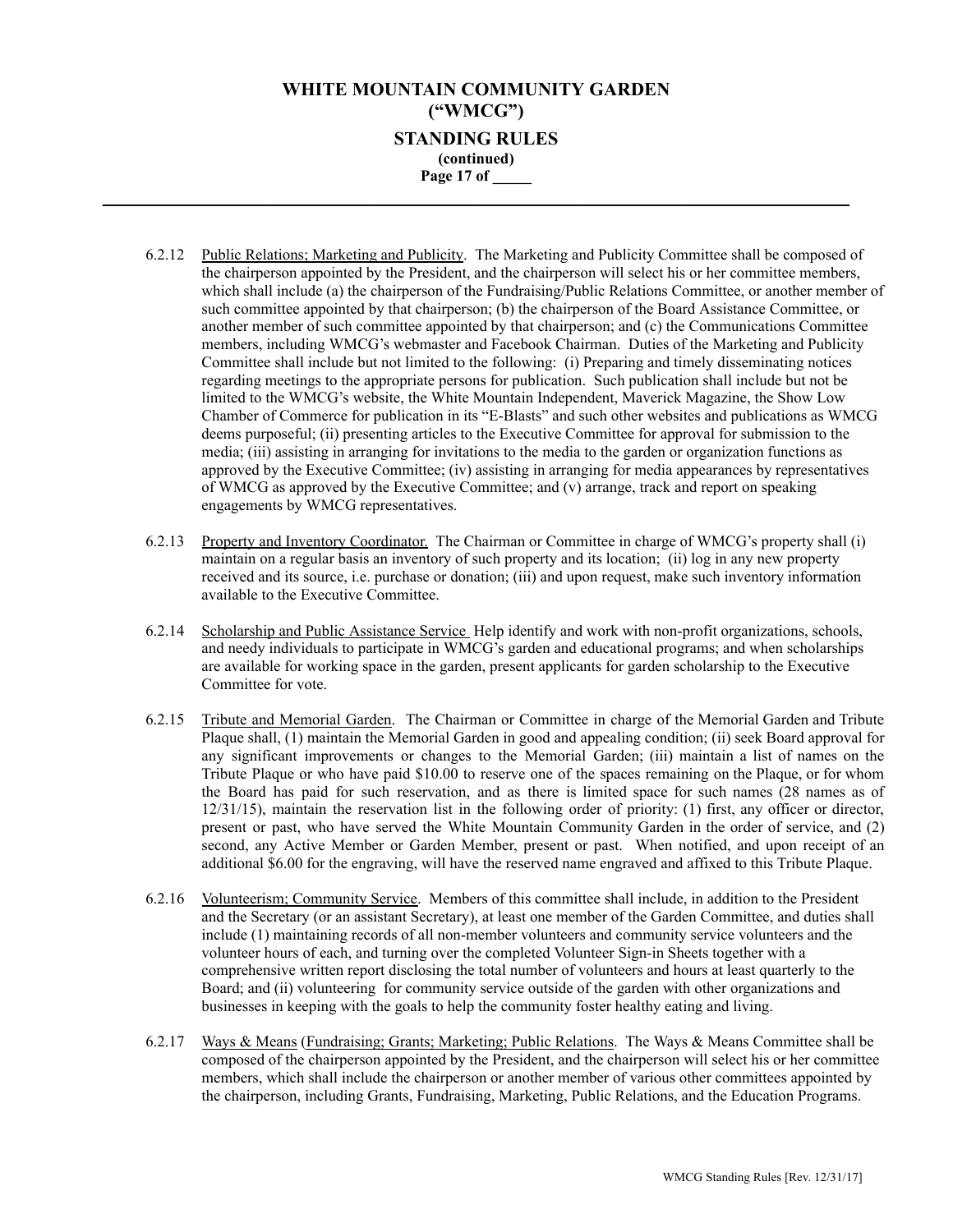## **WHITE MOUNTAIN COMMUNITY GARDEN ("WMCG") STANDING RULES (continued) Page 18 of \_\_\_\_\_ \_\_\_\_\_\_\_\_\_\_\_\_\_\_\_\_\_\_\_\_\_\_\_\_\_\_\_\_\_\_\_\_\_\_\_\_\_\_\_\_\_\_\_\_\_\_\_\_\_\_\_\_\_\_\_\_\_\_\_\_\_\_\_\_\_\_\_\_\_\_\_\_\_\_\_\_\_\_\_\_**

- (a) Grants. Duties of the Grants Sub-Committee shall include but not limited to the following: (i) research for available grants and determine which grants WMCG may qualify for; (ii) complete grant application process and timely submit the completed grant applications; (iii) track and record results of grant applications submitted; and (iv) assist the Board in determining how the funds from any grants awarded are to be utilized.
- (b) Fundraising. The Fundraising Sub-Committee shall coordinate all fundraising efforts and solicit help from the membership as needed. Written reports should be provided to the Board as may be needed or requested, including but not limited to a final report at the conclusion of each fundraising project that sets forth the nature of the project, the time and expense in completing the project, and the proceeds realized from the project.
- (c) Marketing. The Marketing Sub-Committee shall coordinate all marketing efforts, subject to the approval of the Board.
- (d) Public Relations. The Public Relations Sub-committee shall be responsible for coordinating all public relations projects, subject to the approval of the Board.

### **ARTICLE SEVEN INCOME AND EXPENSE ALLOCATION DOCUMENTATION**

#### 7.1 Income:

7.1.1 Income Allocation Documentation must be appropriately completed for each deposit so that the proper entries can be made into the accounting records.

#### 7.2 Expense:

- 7.2.1 Recurring Expenses. Recurring expenses such as lease payment, liability and  $D \& O$  insurance, website, Corporate Annual Report, need not be presented for Board approval prior to payment unless there is a significant change in the amount due.
- 7.2.2 Expense Approval. Expenses totaling more than \$100 are to be submitted to the Board for approval [6/6/17].
- 7.2.3 Expense Reimbursement. All requests for expense reimbursement must be submitted with copies of the receipts and the completed Expense Request & Allocation form.

### **ARTICLE EIGHT ACTIVITIES**

- 8.1 Activities: Annual special activities may include but are not limited to the following, and each special activity should have a lead coordinator who will appoint a working committee to assist in planning and successfully implementing the activity and submit a written report to the Board at the conclusion of the activity:
	- 8.1.1 Spring Garden Launch and Plant Sales
	- 8.1.2 June Show Low Days Ancillary Activities
	- 8.1.3 Kids College Program through NPC
	- 8.1.4 Junior Master Gardener Program through the U of A Agricultural Extension
	- 8.1.5 Women's Club Home & Garden Tour Activities (July)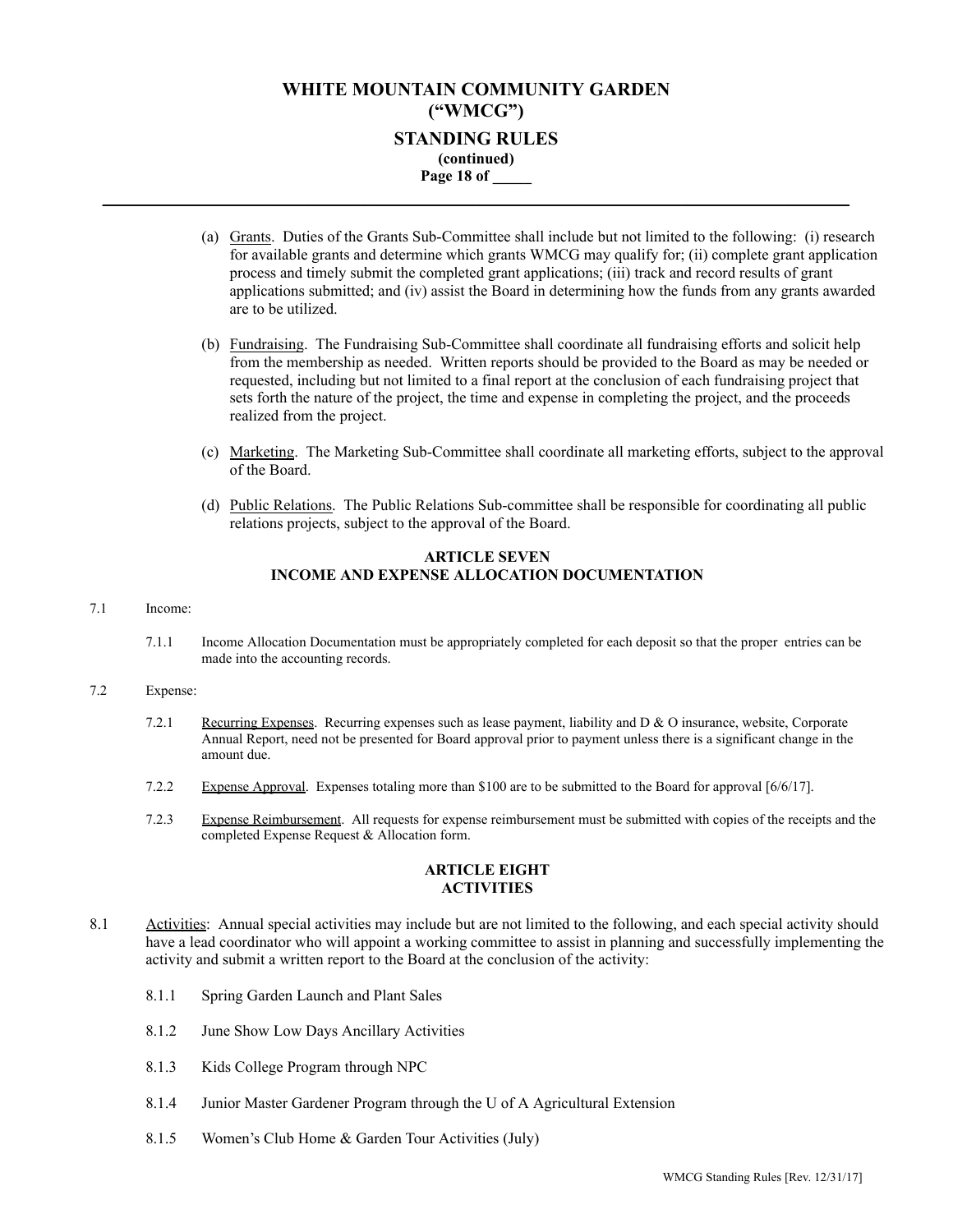# **WHITE MOUNTAIN COMMUNITY GARDEN ("WMCG") STANDING RULES (continued) Page 19 of \_\_\_\_\_**

**\_\_\_\_\_\_\_\_\_\_\_\_\_\_\_\_\_\_\_\_\_\_\_\_\_\_\_\_\_\_\_\_\_\_\_\_\_\_\_\_\_\_\_\_\_\_\_\_\_\_\_\_\_\_\_\_\_\_\_\_\_\_\_\_\_\_\_\_\_\_\_\_\_\_\_\_\_\_\_\_**

- 8.1.6 Volunteer and Supporter Appreciation Party (August or September)
- 8.1.7 Excess Produce Market (month of September)
- 8.1.8 Fall Festival (September)

### **ARTICLE NINE MISCELLANEOUS**

### 9.1 Fundraising:

- 9.1.1 Fundraising Activities. Fundraising activities are to be pre-approved by the Board.
- 9.1.2 Raffles should be conducted by at least two (2) members who will handle the sale of raffle tickets, and the lead member in charge of the raffle must keep accurate track of tickets sold on a report form by writing the beginning ticket number and the last ticket number sold, and turn that report form in to the treasurer with the money proceeds from such raffle promptly after the close of the sales.